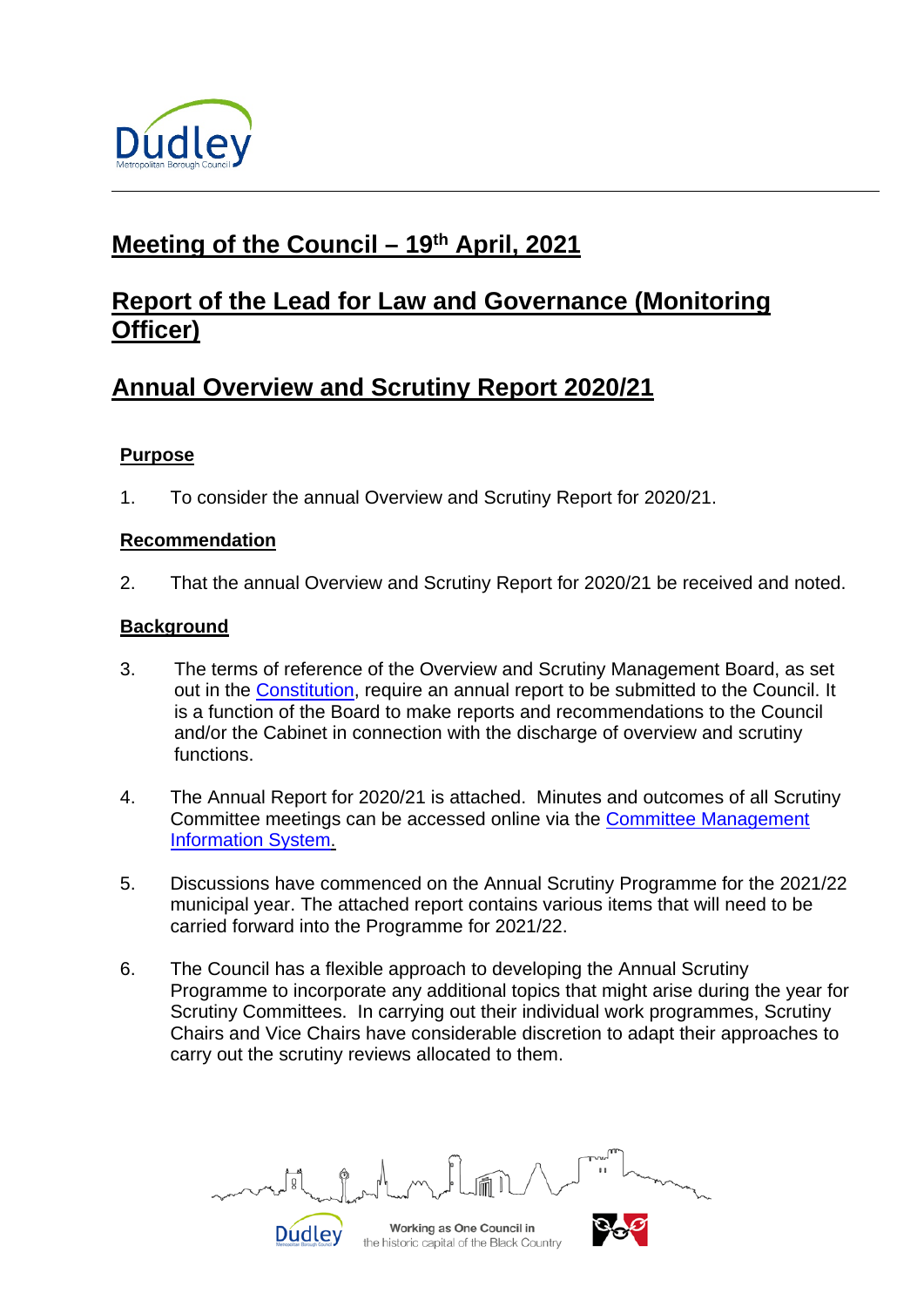- 7. The Council has recognised the importance of retaining an annual review and report process. This is to ensure that the arrangements continue to align themselves to the needs of the Council and that the scrutiny arrangements remain adaptable and flexible to changes in circumstances.
- 8. During the past year, proposals have been developed concerning the future designation of Overview and Scrutiny Committees. The necessary recommendations to formally establish Scrutiny Committees for the 2021/22 municipal year will be submitted to the Annual Meeting of the Council on 20<sup>th</sup> May, 2021.

### **Finance**

9. The costs of operating the Council's scrutiny arrangements are being contained within existing budgetary allocations.

### **Law**

- 10. Scrutiny Committees are established in accordance with the provisions of the Local Government Act 1972 and the requirements of the Council's Constitution, which was adopted under the Local Government Act 2000, subsequent legislation and associated Regulations and Guidance.
- 11. Scrutiny powers relating to health are included in the Health and Social Care Acts 2001 and 2012, and associated Regulations and statutory guidance. The Police and Justice Act 2006 gives the Council powers to scrutinise the work of the Crime and Disorder Reduction Partnership, and the Local Government and Public Involvement in Health Act 2007 enables local authorities to scrutinise other partners. Much of this legislation is consolidated in the Localism Act 2011.
- 12. The Council's scrutiny arrangements are set out in Article 6 of the [Constitution](https://cmis.dudley.gov.uk/cmis5/PublicDocuments.aspx) (Scrutiny Committees) and the associated Scrutiny Committee Procedure Rules.

#### **Equality Impact**

13. Provision exists within the scrutiny arrangements for overview and scrutiny to be undertaken of the Council's policies on equality and diversity.

#### **Human Resources/Organisational Development**

14. Any human resources/organisational development issues are referred to in individual reports on the items concerned.

Working as One Council in **Dudley** 

the historic capital of the Black Country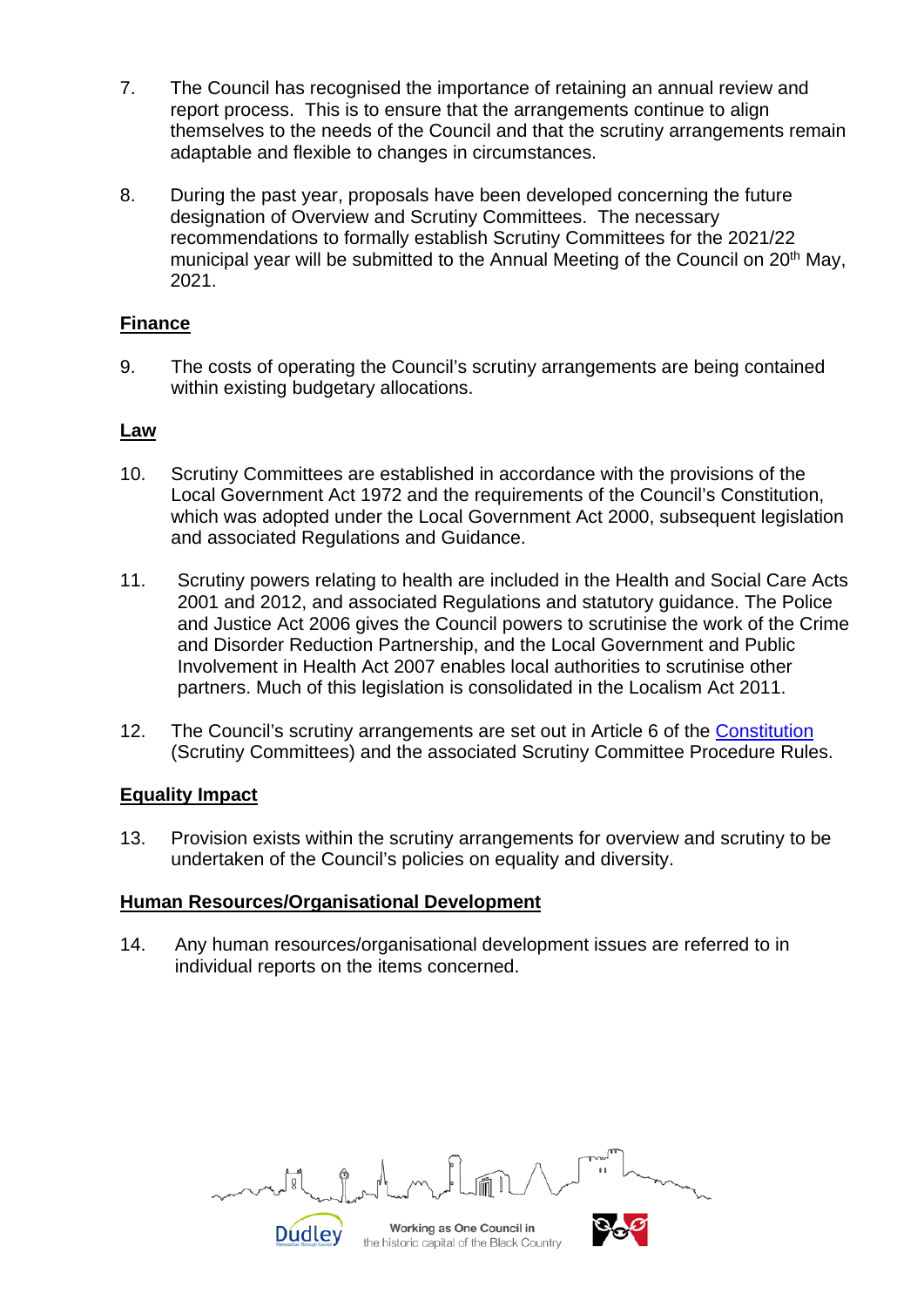#### **Commercial/Procurement**

15. Reports to Scrutiny Committee meetings include a Commercial/Procurement paragraph to consider if there is any impact to trade and/or a positive/negative impact on our customer base. Consideration is also given to compliance with Contract Standing Orders and Procurement legislation.

# **Health, Wellbeing and Safety**

16. Reports to Scrutiny Committee meetings include a paragraph concerning the impact on the health, wellbeing and safety of the Borough's citizens. This is consistent with building stronger, safer and more resilient communities in line with the Dudley Vision and to protect our residents' physical, and emotional health for the future.

 $M-L$ 

................................................... **Mohammed Farooq Lead for Law and Governance (Monitoring Officer)**

তি Working as One Council in **Dudley** the historic capital of the Black Country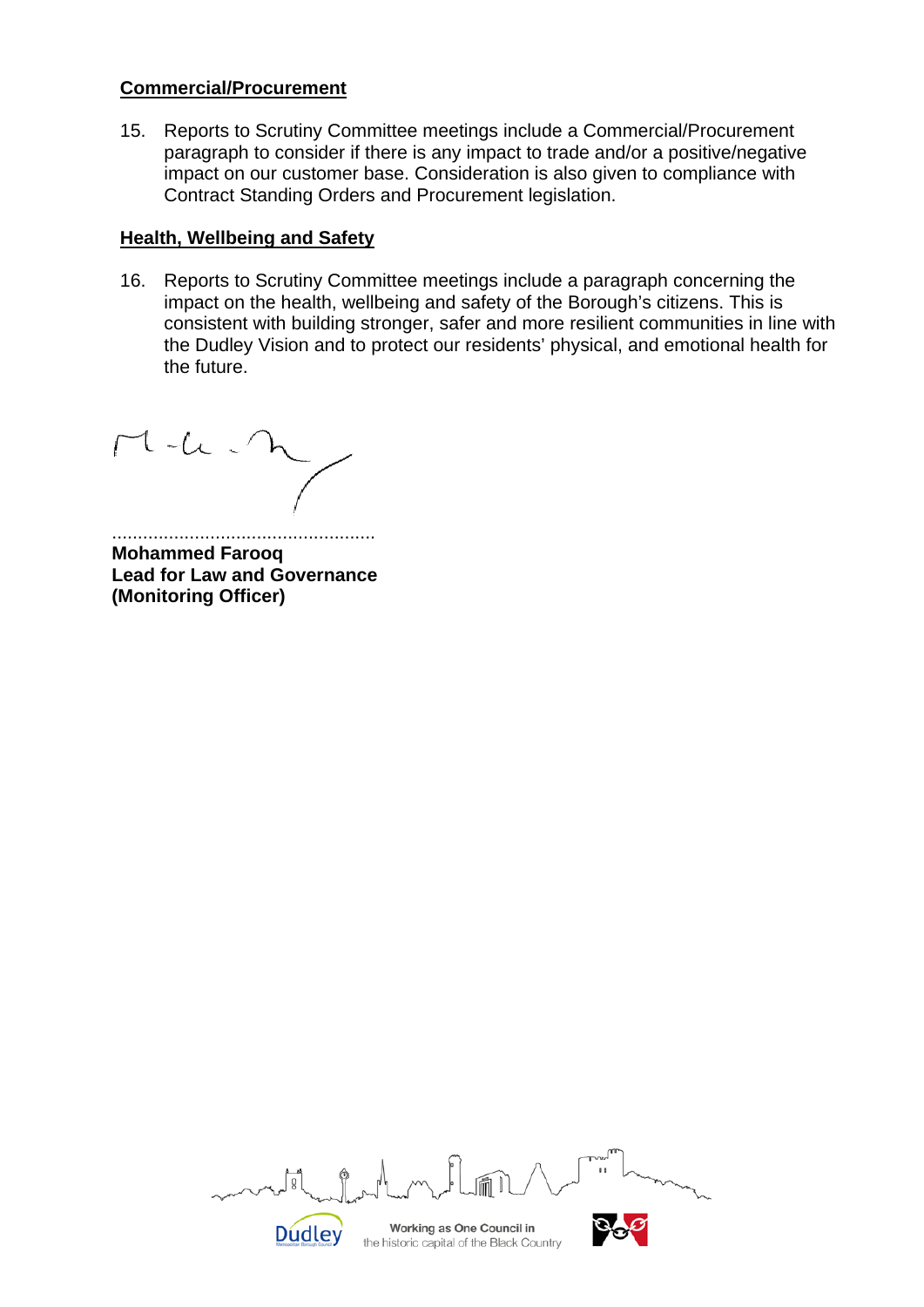

# **Overview and Scrutiny**

# **Annual Report 2020/2021**

Working as One Council in the historic capital of the Black Country

Dudley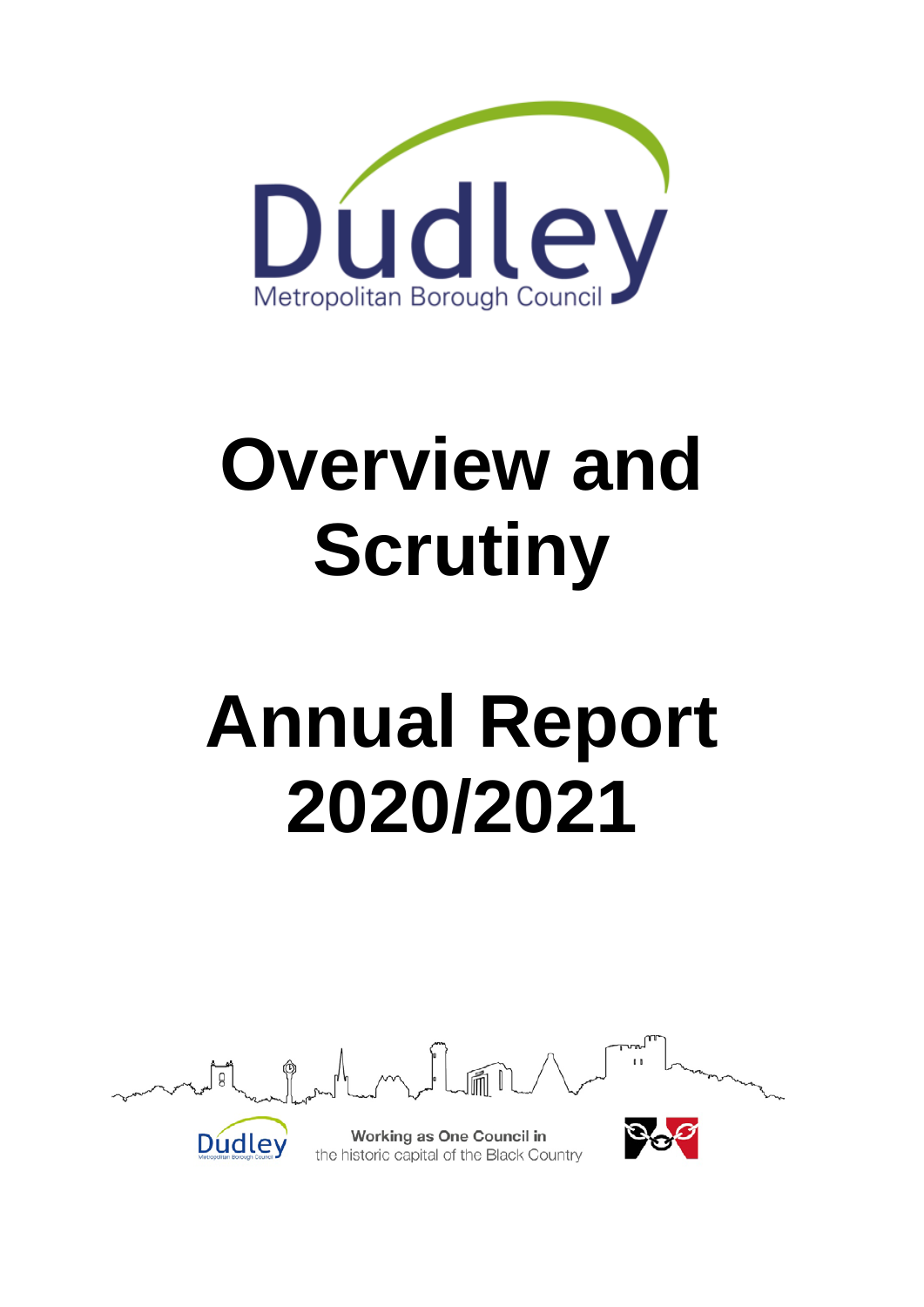# **Welcome from the Vice-Chair of the Overview and Scrutiny Management Board**

# **Councillor Chris Barnett**



This annual report gives a summary of the work of the Overview and Scrutiny Management Board and Scrutiny Committees during the 2020/2021 municipal year.

Effective scrutiny is an important part of the Council's democratic governance arrangements. We need to make sure there is proper accountability and transparency in the way the Council conducts its business.

The Council has faced significant challenges arising from the Covid-19 Pandemic in 2020/21. This has included adapting the way that Councillors (and others) have carried out their essential governance responsibilities. Although some meetings were initially cancelled, Scrutiny Committees recommenced as soon as possible. Meetings were held virtually to ensure that robust Member-led scrutiny continued during the crisis. The Council should be commended on its efforts to maintain scrutiny during unprecedented times when important decisions were made impacting on the lives of residents and the places they live. Councillors play a vital role in informing and bolstering the Council's response in the communities they serve.

Scrutiny has a number of key roles. These include holding decision-takers to account, contributing to policy development, reviewing performance, undertaking scrutiny inquiries and making recommendations for improvement.

Scrutiny work must be viewed in context with the pressures faced by the local authority and our partners. We must make the best use of resources by focussing on key priorities.

We are continuing to work on improvements to scrutiny in 2021/22 and beyond. These improvements will be driven by nationally recognised good practice, statutory guidance and the views of elected members based on our local experiences.

Work to develop the scrutiny programme for 2021/22 is taking place over the next few months. All elected members will have the opportunity to contribute to this.

I commend this annual report to the Council. I would like to place on record my appreciation of all the hard work and support given by Councillors, Officers, Partners and members of the public who have contributed to our scrutiny work during 2020/21.

Full details of Scrutiny Committee meetings, including agendas, minutes and reports, can be viewed online by accessing the [Committee Management Information System.](http://cmis.dudley.gov.uk/cmis5/)

Alternatively, please contact Democratic Services on 01384 815238 or e-mail [democratic.services@dudley.gov.uk.](mailto:democratic.services@dudley.gov.uk)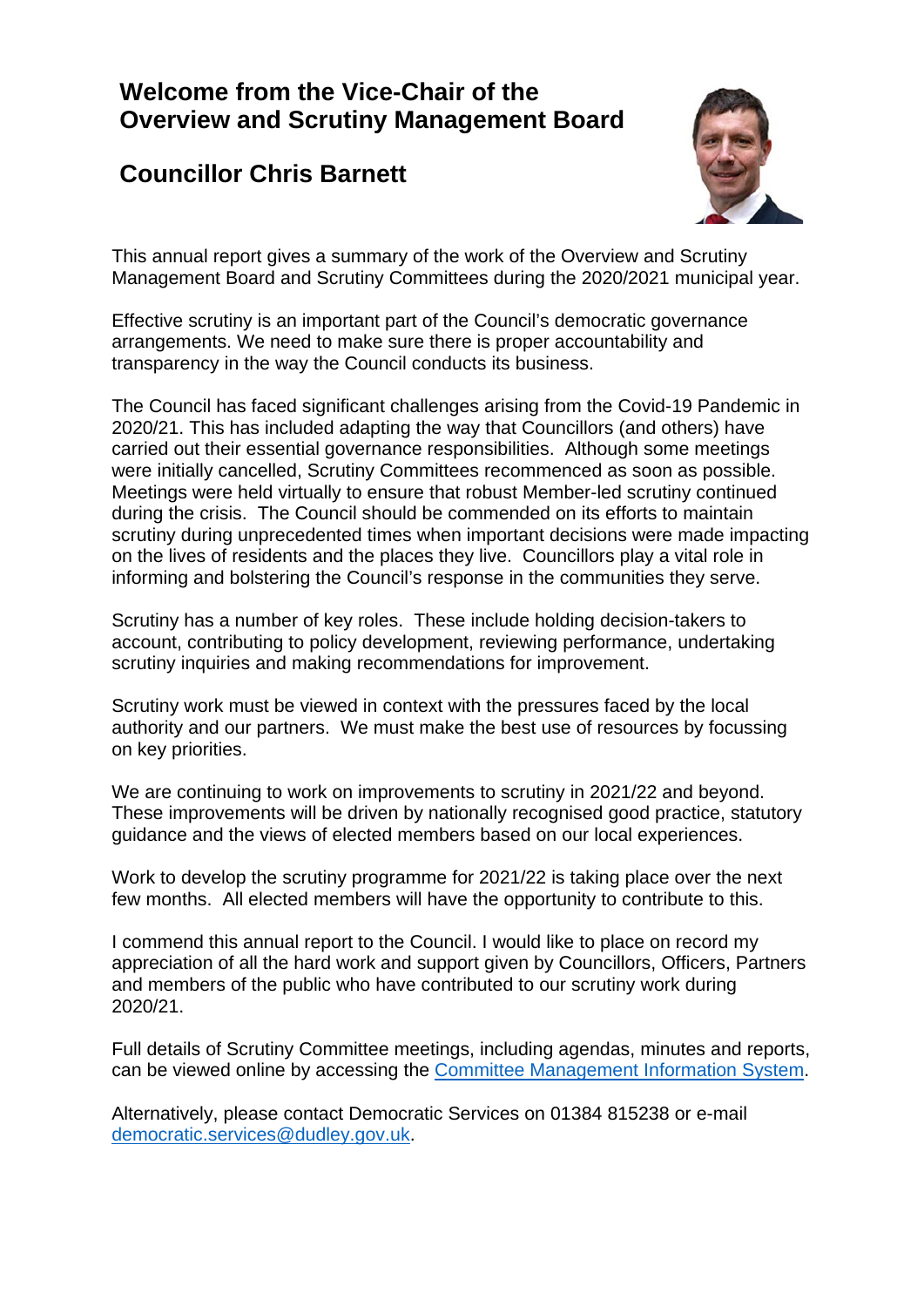

**Chair - Councillor Ray Burston**  (May 2020 to January 2021)

# **Annual Report of the Overview and Scrutiny Management Board**

**2020/21 Muncipal Year Vice-Chair -**



**Councillor Chris Barnett**

Our role is to oversee and co-ordinate the Council's overview and scrutiny functions. This includes approving and monitoring the Annual Scrutiny Programme. The Board undertakes reviews of any specific items that are referred to it and makes recommendations to the relevant decision takers.

Two formal meetings of the Board were held on 25<sup>th</sup> November, 2020 and on 1<sup>st</sup> February, 2021.

# **Update on Annual Centre's Healthcheck Survey**

The Board considered work undertaken to monitor the vacancy rates of retail units within the Borough's strategic centre, town centres, district and local centres and the potential impact of vacant retail units to the Council's finances. The report also provided an overview on the work being undertaken to support the recovery of the Borough's Town Centres and High Streets more generally, particularly given the impact of the Pandemic.

In considering this item, it was suggested that an audit of properties in the Borough be undertaken providing information on those businesses that were thriving and those that were struggling to enable further scrutiny of the issue. It was acknowledged that employees were working from home potentially releasing office space for conversion to residential dwellings/apartments.

The need to have an appropriate infrastructure for people to live in was recognised together with a reliable public transport network which could reduce the use of cars having a positive environmental impact. Although the investment in Brierley Hill was welcomed, it was suggested that smaller amounts of monies in smaller Town Centres could provide positive change for local communities and funding should be sought and allocated in this regard.

Further details were requested to enable the appropriate Scrutiny Committee to consider the matter. The Head of Planning and Regeneration acknowledged the comments made and indicated that wider intelligence of business usage could be looked at.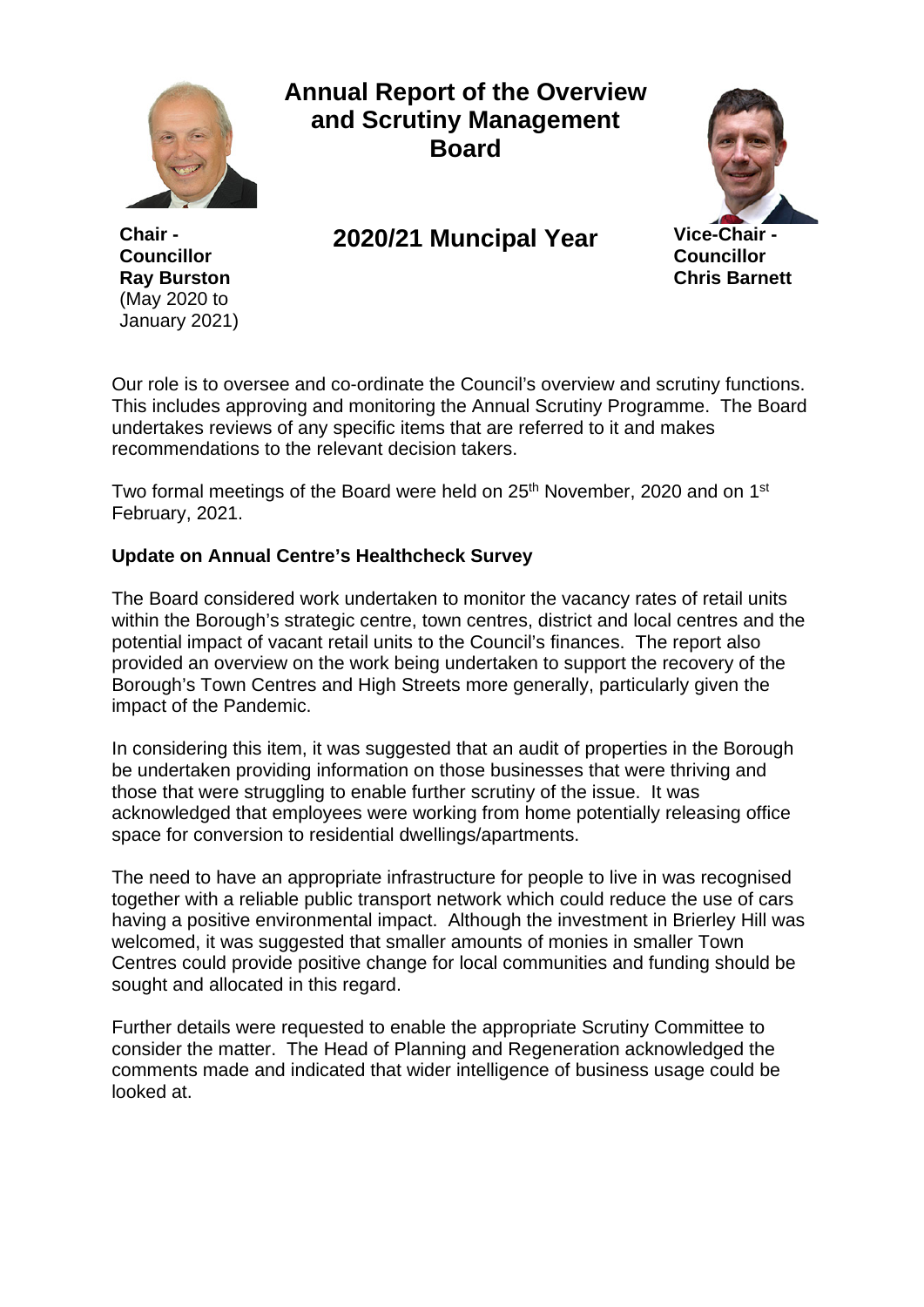# *Outcome:*

• *That a further report providing details as indicated above be submitted to the relevant Scrutiny Committee in the next Municipal Year.*

### **Future Designation of Overview and Scrutiny Committees**

The Board considered a report of the Monitoring Officer on the future designation of Scrutiny Committees for implementation in the 2021/22 municipal year.

*Outcome:*

• *That recommendations be included in the annual review of the Constitution concerning the re-designation of Scrutiny Committees for adoption in the 2021/22 municipal year, together with the establishment of a regular meeting of the Scrutiny Chairs and Vice-Chairs.*

### **West Midlands Combined Authority Investment**

A report was considered on the regeneration schemes coming forward which might seek the support of West Midlands Combined Authority (WMCA) funding.

*Outcome:*

• *That a report on the Black Country review conducted by the West Midlands Combined Authority, specifically relating to Dudley, be presented to the appropriate Scrutiny Committee in due course and that the relevant Cabinet Member and Shadow Cabinet Member(s) be invited to that meeting.*

#### **Medium Term Financial Strategy**

The Board considered proposals of the Cabinet on the preliminary medium-term financial strategy.

#### *Outcome:*

• *Proposals for the Medium-Term Financial Strategy, together with comments made by Scrutiny Committees, were submitted to the Cabinet and Full Council in February and March, 2021.*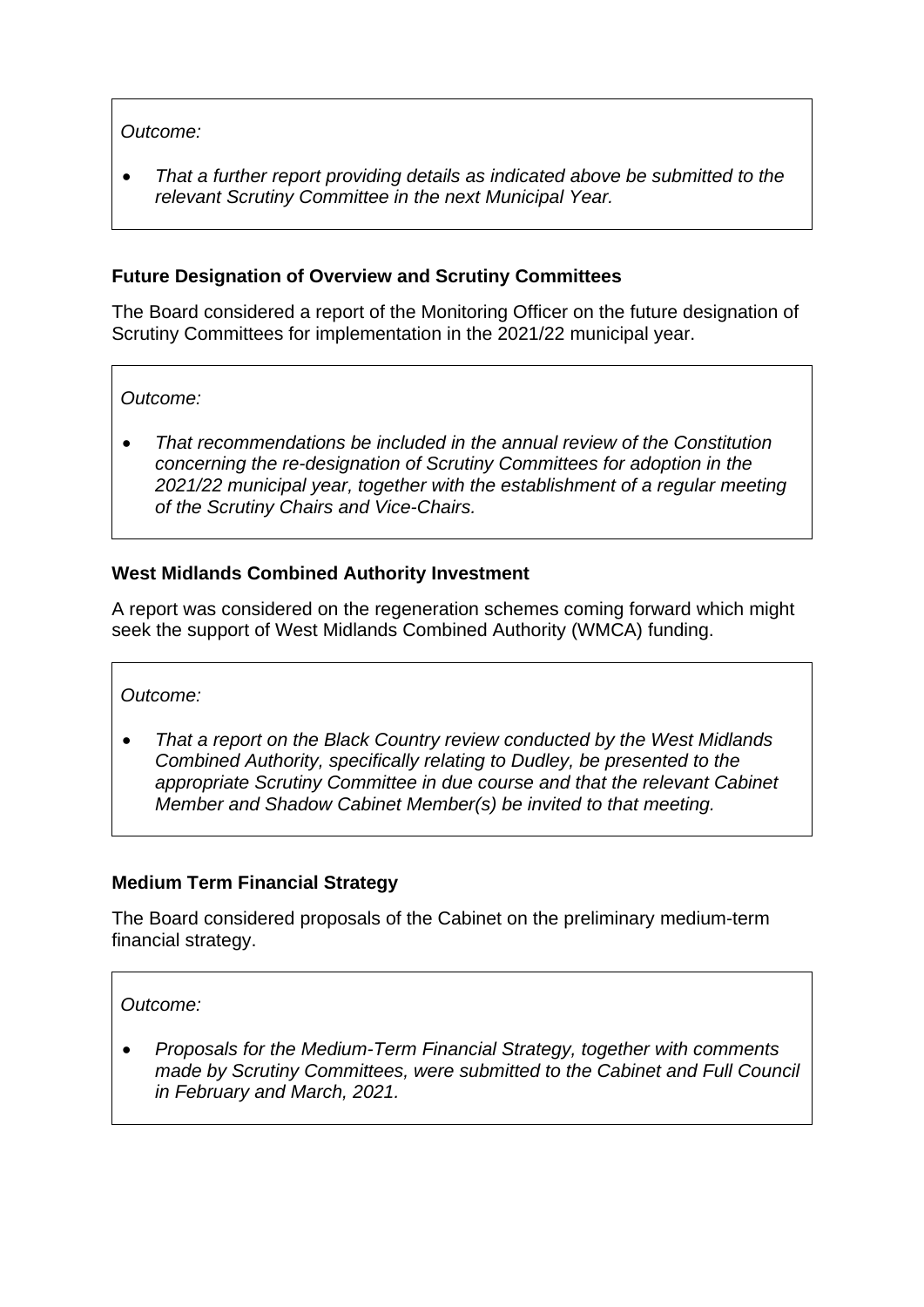# **Other Items Considered in the 2020/21 Municipal Year**

- *Annual Scrutiny Report 2019/20 (this report was considered and approved by electronic means and submitted to Full Council in July 2020)*
- *Feedback from Scrutiny Committees*

### **Ongoing items for further consideration**

Items that require further scrutiny, to be included in the Annual Scrutiny Programme for 2021/22, are listed below:

- *Update on Annual Health Centre's Health Check Survey (specifically the future of Town Centre retail units given the impact of the Pandemic)*
- *West Midlands Combined Authority Investment - Black Country Review*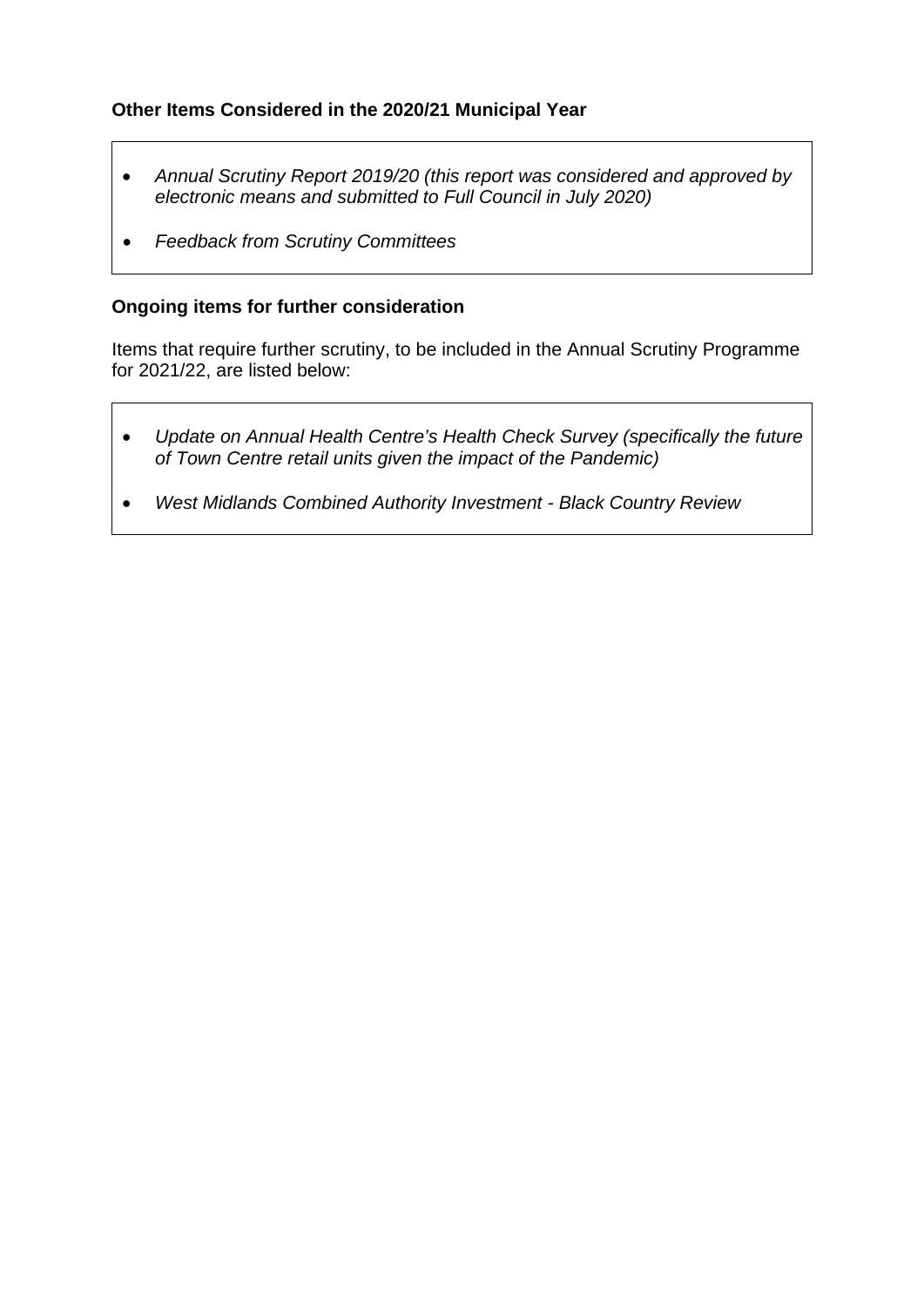

**Chair - Councillor Anne Millward** **Annual report of the Children's Services Scrutiny Committee**

**2020/21 Muncipal Year Vice-Chair -**



**Councillor Parmjit Sahota**

Our role involves the scrutiny of matters relating to the Directorate of Children's Services and the Cabinet portfolios of appropriate Cabinet Member(s).

# **Children's Services COVID-19 Updates**

Throughout this Municipal Year, Members have considered the impact on and responses to COVID-19 within Children's Services. These verbal updates have provided detailed information on critical services being maintained during the pandemic, including the monitored visits undertaken to determine which children needed to remain in school following the first lockdown.

There has been the provision of devices and ICT equipment to children in care in order that they could maintain learning during lockdown. The summer school provision that was available to children in care was presented to Members.

Following the ease in restrictions, Children's Services have supported children and young people to return to school.

An Improvement Plan was endorsed in relation to Children's Social Care and improvement work is continuing.

An Ofsted focused visit took place in December 2020 when Ofsted evaluated the experiences and progress of children and young people, taking account of the Covid-19 context, and how well children and young people were helped and protected.

The Department for Education (DfE) continued to supervise children's social care and safeguarding. The targets set by the DfE which were to be achieved within a three-month timescale relating to refreshing the Children's Services Improvement Board and revising the Improvement Plan were considered by Members.

#### *Outcomes:*

- *The Committee continued to scrutinise and monitor the services provided by Children's Services, critical and otherwise, together with improvements within Special Educational Needs and Disabilities (SEND) and the Youth Offending Services.*
- *Members requested the Director of Children's Services to provide an analysis of the types of referrals into the Multi Agency Safeguarding Hub (MASH).*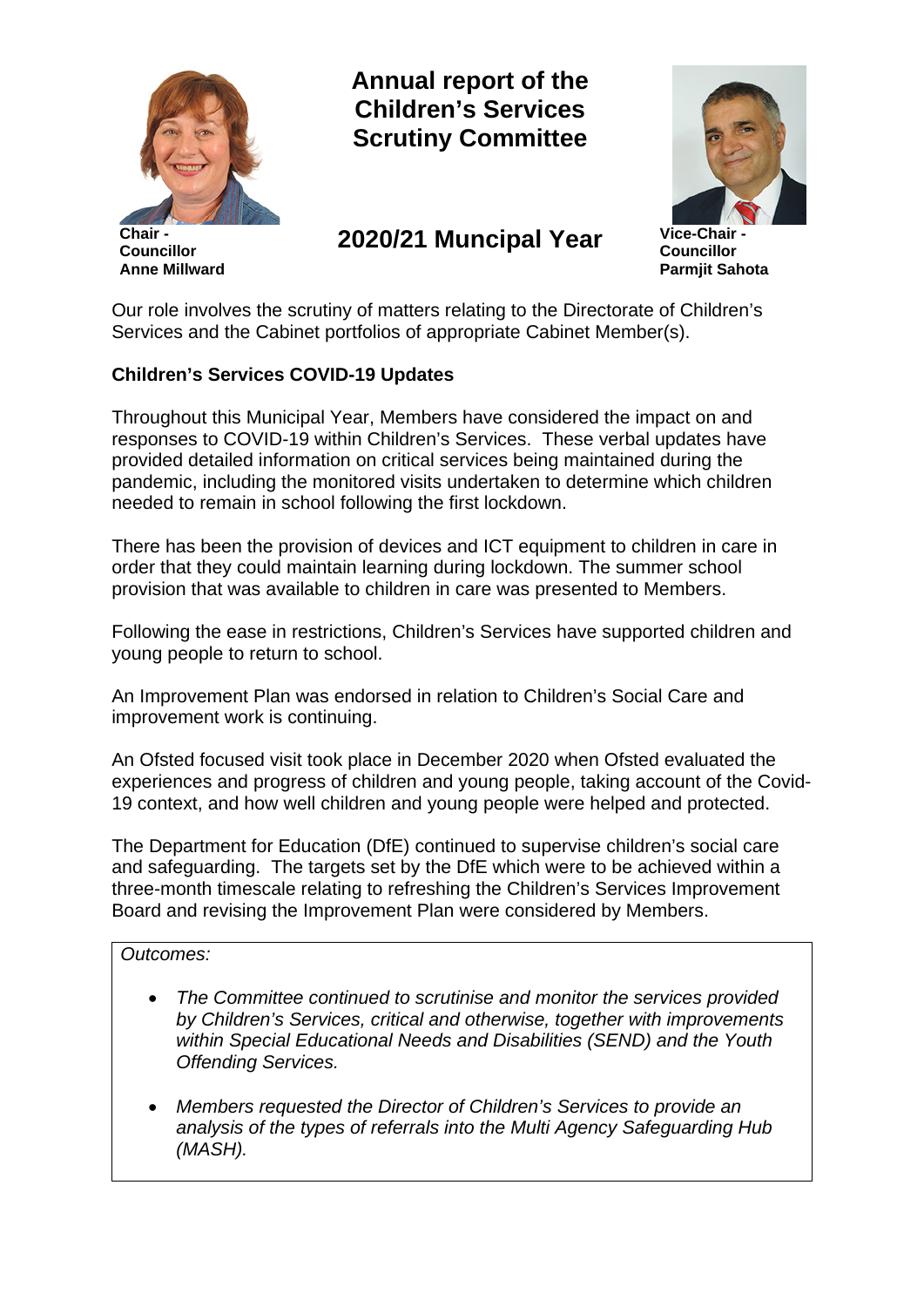• *The Director of Children's Services was requested to submit details of the Department for Education review in May 2021 to a future meeting of the Committee.*

### **Children's Services Complaints, Comments and Compliments Annual Report 1st April 2019 to 31st March 2020.**

The Committee considered this report which made particular reference to statutory and corporate complaints. It was noted that the data included SEND Services.

Members raised concerns in relation to response times to complaints and requested that these be addressed together with the reasons for the late responses.

#### *Outcome:*

• *The Director of Children's Services was requested to devise an Action Plan regarding the concerns raised by the Committee and to share that Action Plan with Members.* 

# **Children's Services Complaints: Response Times Action Plan**

The actions taken, and processes that had been put into place to improve complaint response times within Children's Services was presented to Members, together with a referral and follow up Action Plan.

*Outcomes:*

- *The revised process and actions put in place to improve complaint response times were endorsed by the Committee.*
- *The Director of Children's Services was requested to submit regular updates in relation to complaint response times to future meetings.*

# **Early Years Transformation Academy in Dudley**

Members considered a report on the partnership progress through the Early Years Transformation Academy, and the 'critical first 1001 days vision' and Dudley's Implementation Plan, to support transformation of the maternity and early years system, and contribution to maternity and early years outcomes.

#### *Outcome:*

• *That the issue of vaping and the effect on unborn children be scrutinised once data becomes available.*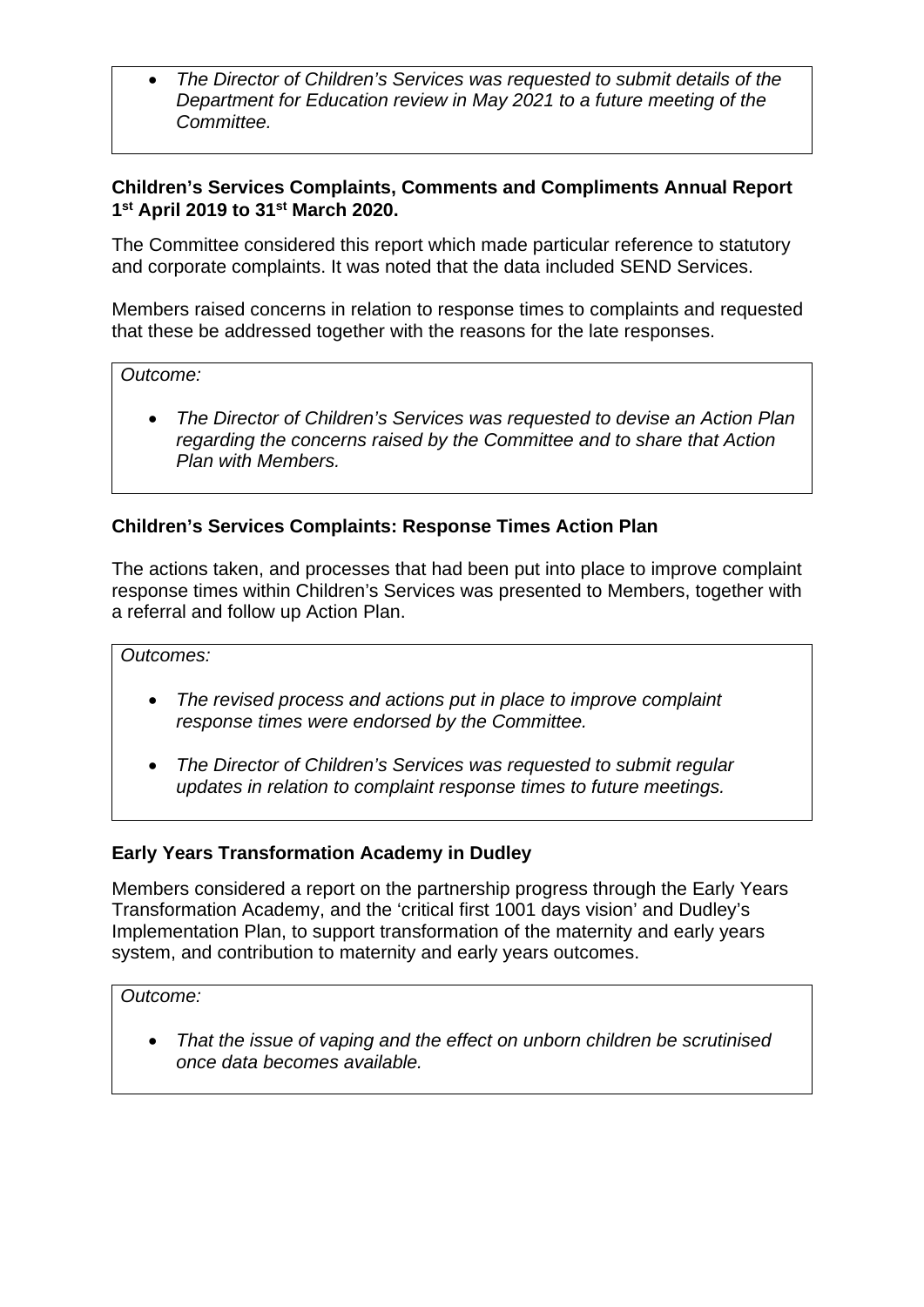# **Elective Home Education (EHE)**

A report providing Members with a position statement around EHE in the Authority area up to July 2020 was considered by the Committee. It was confirmed that the Authority has a statutory responsibility to ensure that all children of school age receive an education.

It was accepted that EHE had increased due to the Covid-19 pandemic, with some parents feeling anxious in relation to their children returning to school, however this had become a national issue.

#### *Outcomes:*

- *Members acknowledged that the full review of EHE services was being carried out to ensure that support was provided appropriately, including a review of the existing EHE staffing levels and the relationship between EHE support and other Education, SEND, Public Health, Connexions, Children Missing Education and Social Care Services.*
- *The Director of Children's Services agreed to prepare a letter on behalf of the Chair, to the Secretary of State for Education, highlighting the grave concerns of the Committee in relation to the increasing numbers of those applying to home educate their children, and that the area of EHE was largely unregulated.*

### **Summer Provision and September school update**

Members considered the overview of the summer provision in Dudley; an analysis of secondary and college provision; an analysis of Virtual School events and of the Dudley Performing Arts (DPA) events, together with a summary of the Local Authority's support for schools in September 2020.

#### *Outcome:*

• *That Special Schools and their provisions be carried forward as an item for Scrutiny with respect to the support for schools in September 2020.* 

#### **Independent Reviewing Officer (IRO) Annual Report 1st April 2019 to 31st March 2020**

A report was considered providing assurances on the effective functioning of the Safeguarding and Review Service, that had operational line management of Independent Reviewing Officers for children subject to Child Protection Plans, and effective care planning for Children in Care.

#### *Outcome:*

• *Members requested that as part of the children and young people's reviews, the IRO's be requested, by the Service Director of Children's Social Care, to consult with children and young people in order to capture the voice of the child and improve and develop services.*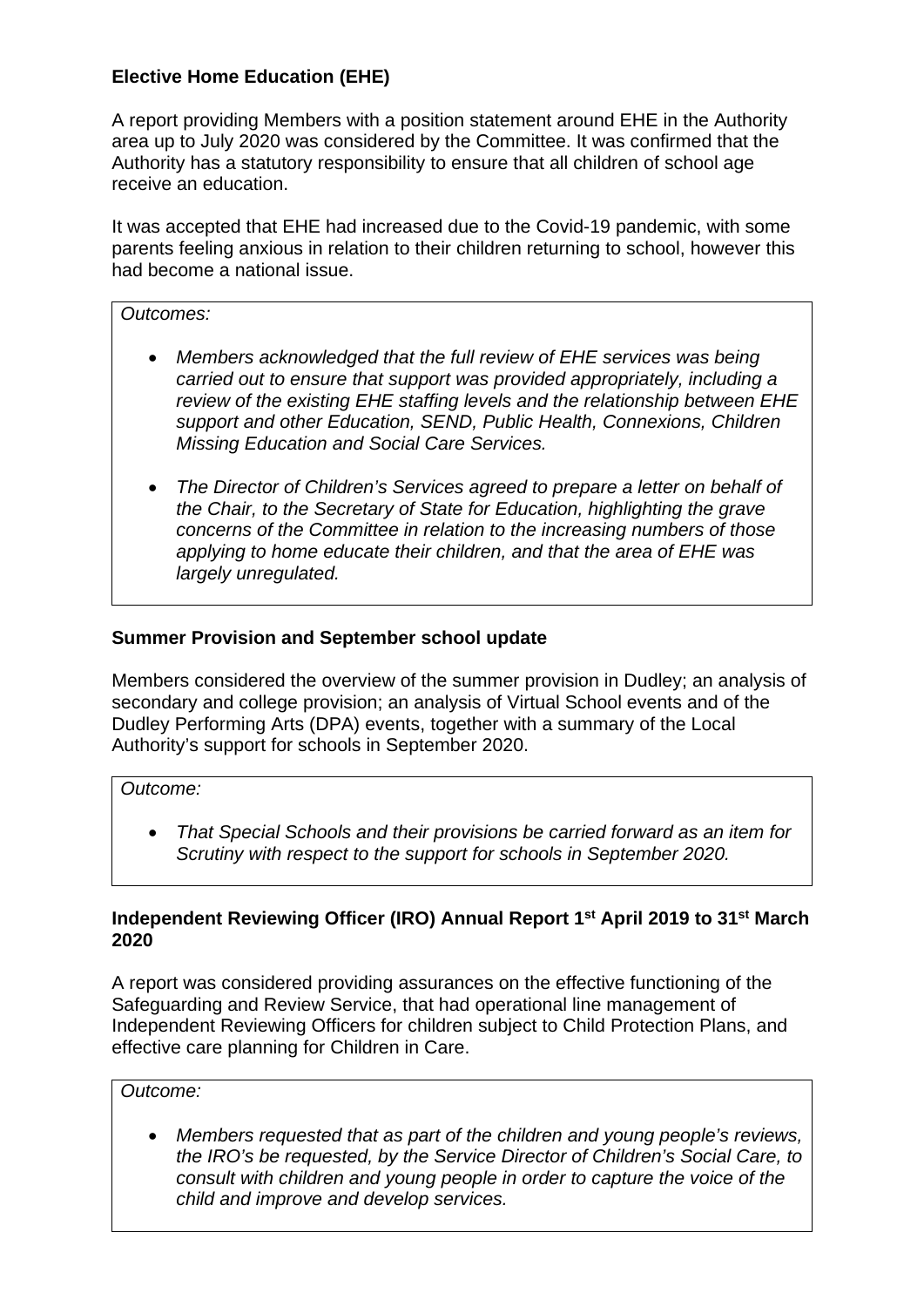# **Fostering and Permanence Service Update**

Members considered a report in relation to Dudley's Fostering and Permanence Service, and it was noted that adoption for children was located within a Regional Adoption Agency, Adoption@Heart. Details of the different placement settings for 635 children in care in Dudley were provided to Members.

#### *Outcomes:*

- *Further updates in relation to Dudley's Fostering and Permanence Services to be submitted to future meetings.*
- *The Director of Children's Services was requested to provide clarification in relation to the number of children who were in fostering to adopt settings, for fostering purposes only, or were to be adopted.*

#### **Children in Care and Care Leaver Service – Care Leavers Update Report**

The scope and detail in relation to Dudley Care Leavers, together with the Care Leavers Strategy and the means of keeping in contact with Care Leavers during the pandemic was considered by Members.

#### *Outcomes:*

- *Members requested that the report be submitted to a meeting of the Children's Corporate Parenting Board.*
- *The Acting Director of Children's Services was requested to:-*
	- *Refer the suggestion to encourage those who are awarded contracts with the Local Authority to offer apprenticeships to care leavers, and the possibility of consulting with Housing colleagues to achieve this, to the Children's Corporate Parenting Board.*
	- *Provide Members with data in terms of percentages of care leavers attending further education or obtaining employment, and the outcomes for those young people.*
	- *Provide Members with details of Young People's Advisors*
	- *Consider the possibility of utilising the Council's former Children's Home in Brierley Hill for a base for young people to meet their Young People's Advisors.*
	- *Provide Members with a breakdown of the number of females and males not in education, employment or training.*

#### **Medium Term Financial Strategy**

The Committee considered the Council's medium-term financial strategy with an emphasis on proposals relevant to the Committee's Terms of Reference, specifically Children's Services.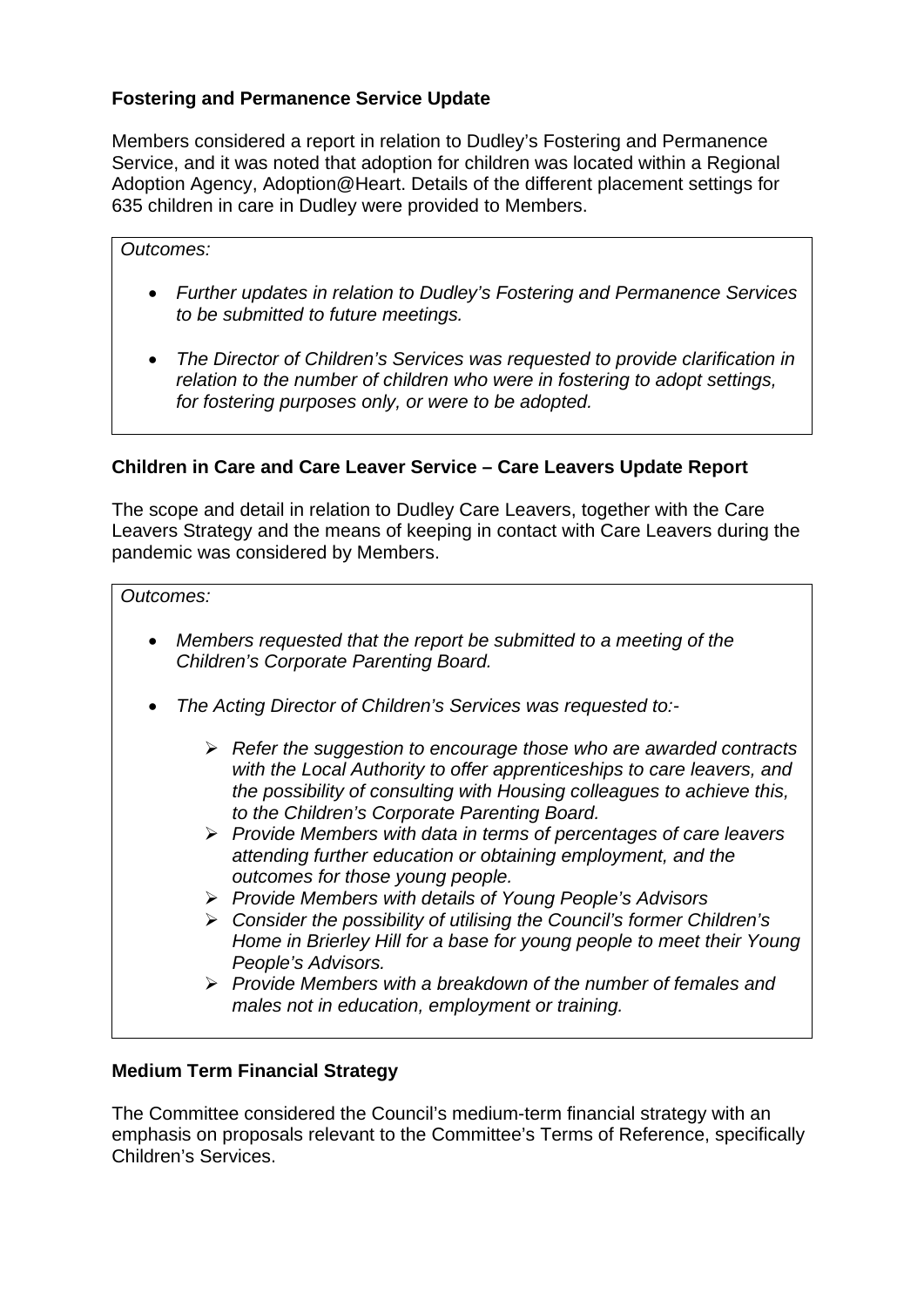*Outcome:*

• *The Director of Children's Services was requested to provide further information to Members relating to the home to school transport pressures, and how the budget savings in relation to the review of the home to school transport for SEND children, the managed step down from external residential placements and the movement of external placements into internal residential placements were to be achieved.* 

# **Education Report**

Members considered a report on the Education Strategy, Interim Ofsted Visits, Special Educational Needs and Disability (SEND), the Alternative Provision Strategy, Illegal off-rolling and the Dudley Virtual School.

*Outcomes:*

- *The Head of Education Outcomes and Inclusion was requested to provide Members with the data in relation to the number of children attending mainstream school with SEND.*
- *The Director of Children's Services was requested to raise the issue of completing the Equality Impact Assessments within reports accurately in the future.*

# **Dudley Safeguarding Children Partnership Group (DSCPG) Annual Report 2019/20**

Members considered the three main priorities for the Partnership and noted that there would be a review of the Service to ascertain whether it was fit for purpose moving forward for the following 12 months and to ensure that the structure was effective and efficient to protect children from harm.

#### *Outcomes:*

- *Members requested details of the processes for reporting safeguarding issues in relation to both children and adults.*
- *The Director of Children's Services was requested to arrange training for Elected Members in relation to safeguarding children and adults.*

# **Other Items Considered in the 2020/21 Municipal Year**

Scrutiny Development Working Group

• Early Years Transformation Academy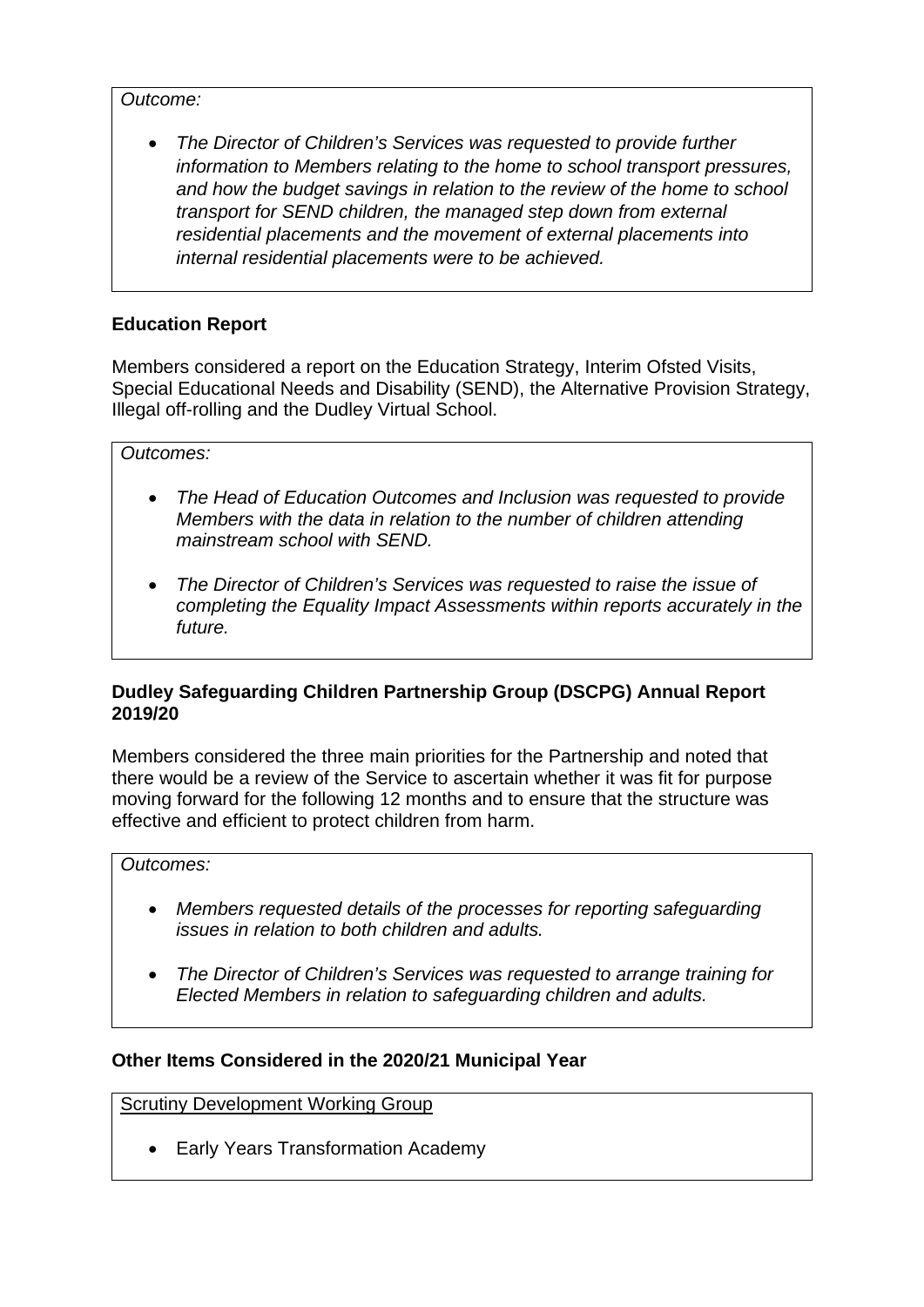Items suggested for inclusion in the work programme for the Children and Young People Scrutiny Committee in 2021/22 are:-

- Early Years Transformation Academy
- School Readiness
- Children's Services Updates
- Children's Services Complaints, Comments and Compliments Annual Report - 1st April 2020 to 31st March 2021.
- The Effect of Vaping on Unborn Children
- Elective Home Education
- Special Schools and their Provision with respect to Support for Schools
- Independent Reviewing Officer Annual Report 1<sup>st</sup> April 2020 to 31<sup>st</sup> March 2021
- Fostering and Permanency Services
- Medium Term Financial Strategy
- Education Report
- Dudley Safeguarding Children Partnership Group Annual Report 2020/21
- Update on the Children and Young People's Plan January 2021 to January 2022.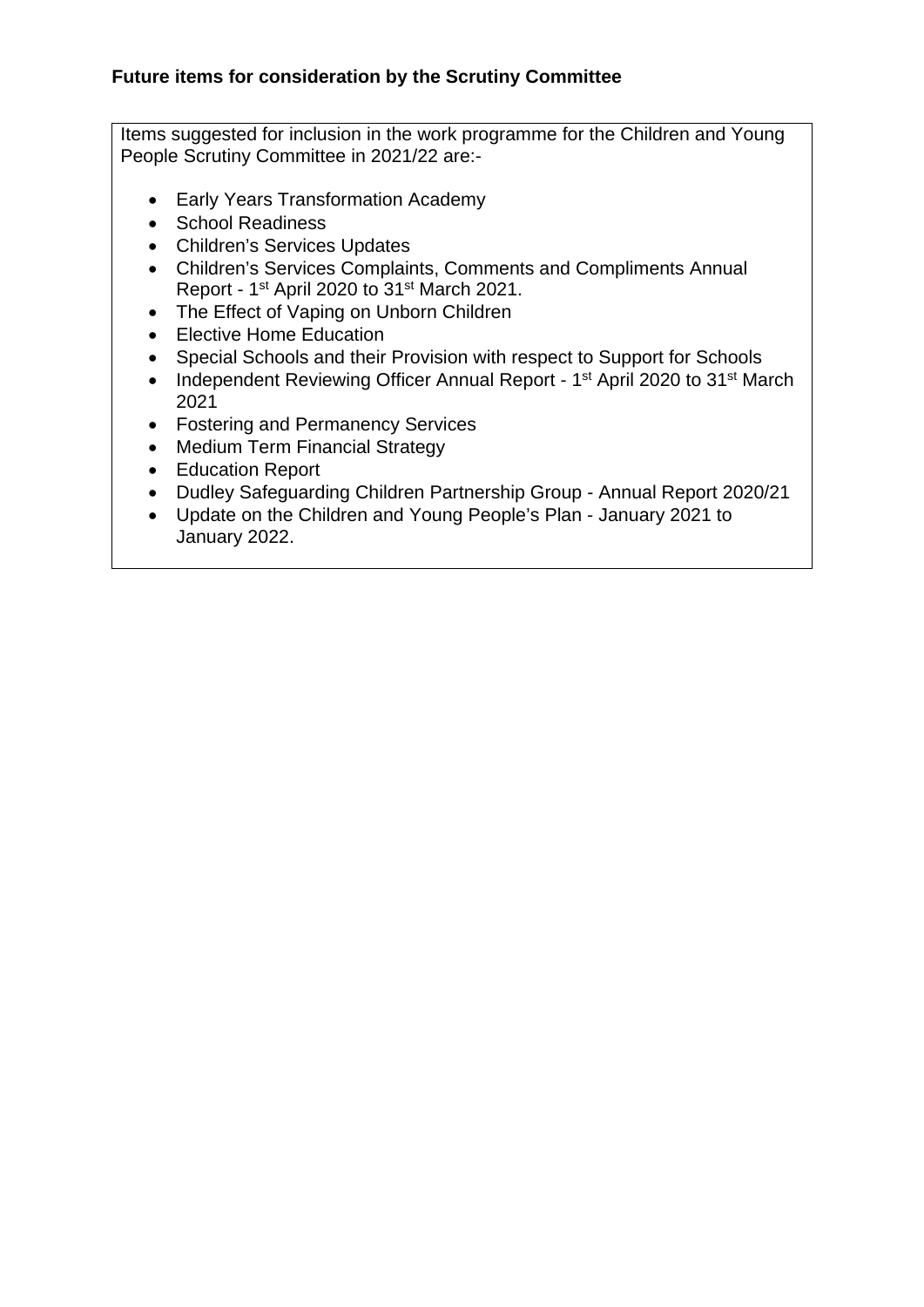

# **Annual Report of the Corporate Scrutiny Committee**



**Chair - Councillor Tim Crumpton**

# **2020/21 Muncipal Year Vice-Chair -**

**Councillor Ed Lawrence**

Our role involves the scrutiny of matters falling within the functions of the Chief Executive's Directorate and the Cabinet portfolios of appropriate Cabinet Member(s).

# **Attendance Management**

The Committee considered staff absence levels and the application of the Attendance Management Policy within the Directorates, which had been adjusted in response to the COVID-19 Pandemic.

### *Outcomes:*

- *That the Committee be furnished with the results of the Employee Survey undertaken during 2020 for information.*
- *The Chair, on behalf of the Committee, has written to the Human Resources and Organisational Development Team in recognition of ongoing work undertaken during the pandemic.*

# **Benefits – Financial and other Support (including Covid-19) and the work of the Corporate Welfare Reform Group**

Following a request by the Committee, a report was submitted on the various elements of support provided by Dudley Council and an update on work specifically relating to COVID-19 and the work and future plans of the Corporate Welfare Reform Group.

#### *Outcomes:*

- *An Annual Report on Benefits will be considered for inclusion for future Annual Scrutiny Programmes.*
- *The Head of Revenue and Benefit Services was requested to e-mail all Elected Members outlining the process in claiming benefits.*
- *The Chair, on behalf of the Committee, has written to the Revenue and Benefits Team in recognition of ongoing work undertaken during the pandemic.*
- *A recommendation has been made to the appropriate decision taker to consider allocating additional staffing resources to accommodate the expediential increase in applications received and support required for Dudley residents.*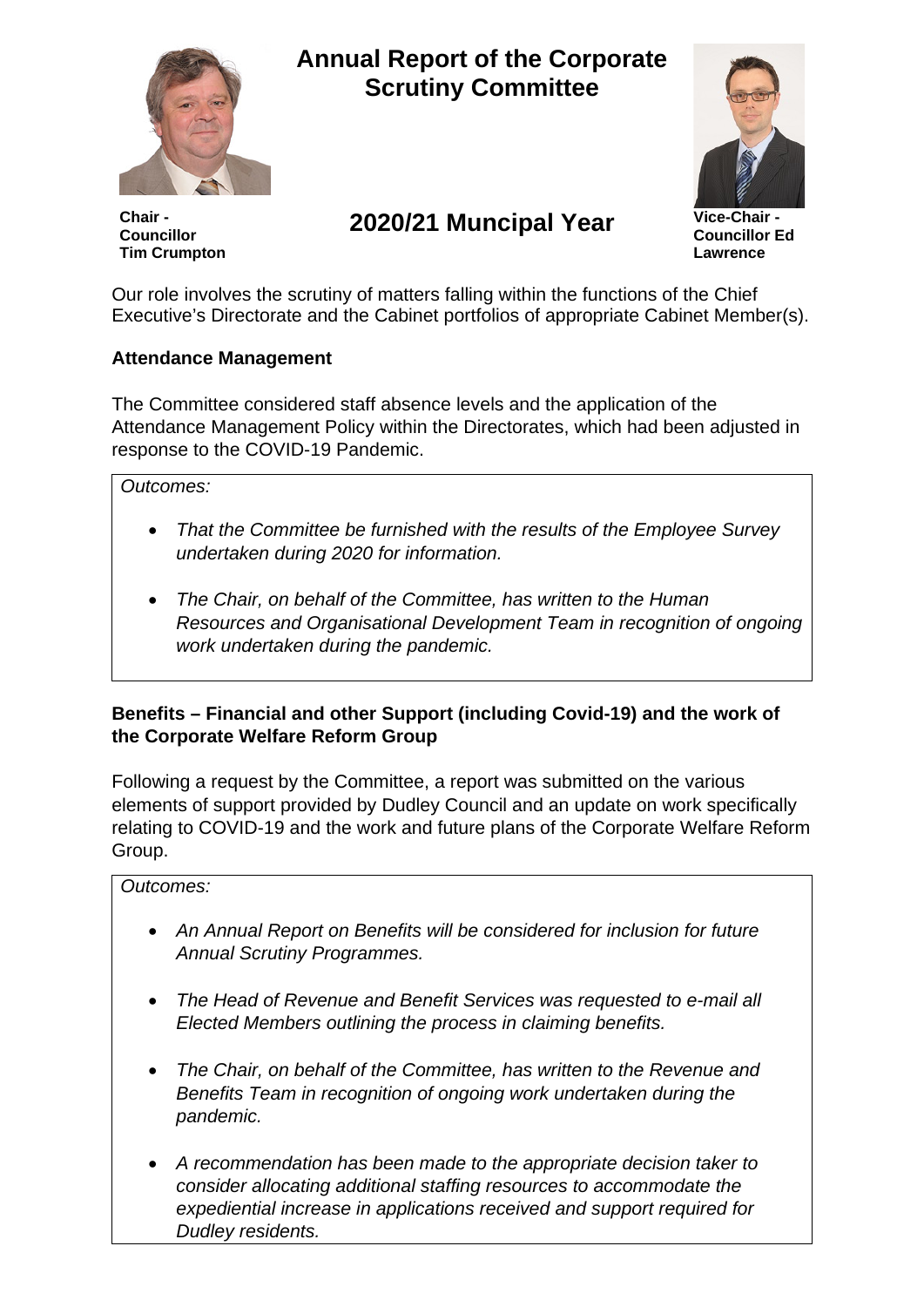# **Corporate Quarterly Performance Report**

The Committee received corporate Quarterly Performance reports during the year. Specific officers attended meetings to provide a summary and respond to questions asked by the Committee. In the light of the COVID-19 Pandemic, the Committee considered the specific impact of the pandemic on corporate performance indicators.

### *Outcomes:*

- *Detailed scrutiny has been undertaken of specific performance indicators that are reported as 'below target' with responses provided by relevant Directorates.*
- *Future Performance Reports to be modified to include trend graphs, service exception reports and actions taken to improve future performance, following comments and input made by the Committee.*
- *A training session on Procurement to be piloted at a future Scrutiny Committee meeting (see below).*
- *A further update to be provided on the work undertaken in relation to Corporate Complaints. An update was circulated to Members via e-mail on 9th February, 2021.*
- *An update to be provided in respect of the work undertaken on a Dudley Career Pathway in relation to social workers and comments made by the Committee to be shared with the Chair of the Children's Services Scrutiny Committee.*
- *An update to be provided to the relevant Scrutiny Committee on progress made by Children's Services on the Key Performance Indicators on a corporate level.*

# **Equality, Diversity and Inclusion Arrangements within the Council**

The Committee received an overview of the current arrangements in place for Equality, Diversity and Inclusion across the Council, together with the outcomes of the independent equality review and progress made in addressing the areas identified for further action.

#### *Outcomes:*

- *That the Future Council Scrutiny Committee be requested to consider including six monthly progress updates on Equality and Diversity in the Annual Scrutiny Programme for 2021/22.*
- *A training session on Diversity and Inclusion be considered for all Elected Members.*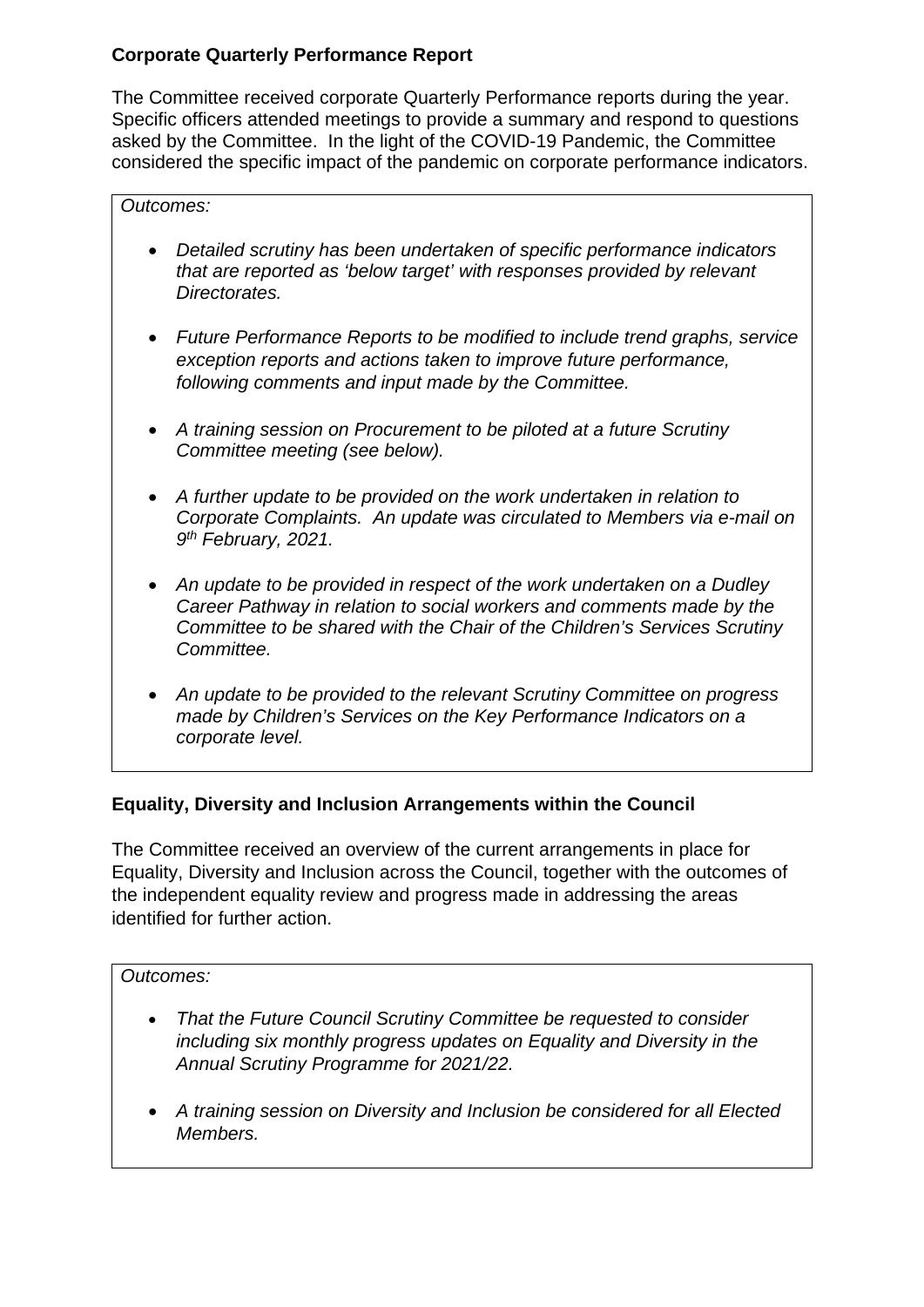# **Planning Services – Public Consultation**

Following a request by a Member of the Committee, during scrutiny of the Corporate Quarterly Performance Report, the Committee received a supplementary report on the processes and procedures in place for the Planning Service in respect of public consultation and involvement in the planning process.

#### *Outcomes:*

- *The Director of Regeneration and Enterprise was requested to implement measures to enable all Elected Members to have the opportunity to respond to the two Government Consultations "Planning for the Future" and "Changes to current Planning System".*
- *A 'Planning for the Future' Members Seminar was held virtually on 22nd October, 2020. Contributions from Members helped to shape the Council's response to these consultations.*

# **Procurement and Social Value Presentation**

Following a request by the Committee on 1<sup>st</sup> July, 2020, a pilot training session on procurement was provided to enable Councillors to perform their roles effectively including an overview on procurement, rules, social value and achievements at Dudley, the role of Councillors and the procurement response to Covid-19.

#### *Outcomes:*

- *That a virtual community event targeting local businesses on procurement opportunities and support available be explored and arranged.*
- *A training session on procurement be provided to all Elected Members, together with an information card to assist Members in supporting local businesses.*
- *That the Commercial and Procurement Consultant create a report of businesses within the Dudley Borough that had been awarded contracts through the procurement process and circulate to the Committee for information.*

### **Other Items Considered by the Scrutiny Committee in the 2020/21 Municipal Year**

- Medium Term Financial Strategy
- Strategic Direction of the Council
- Social Value Policy for Dudley MBC Consultation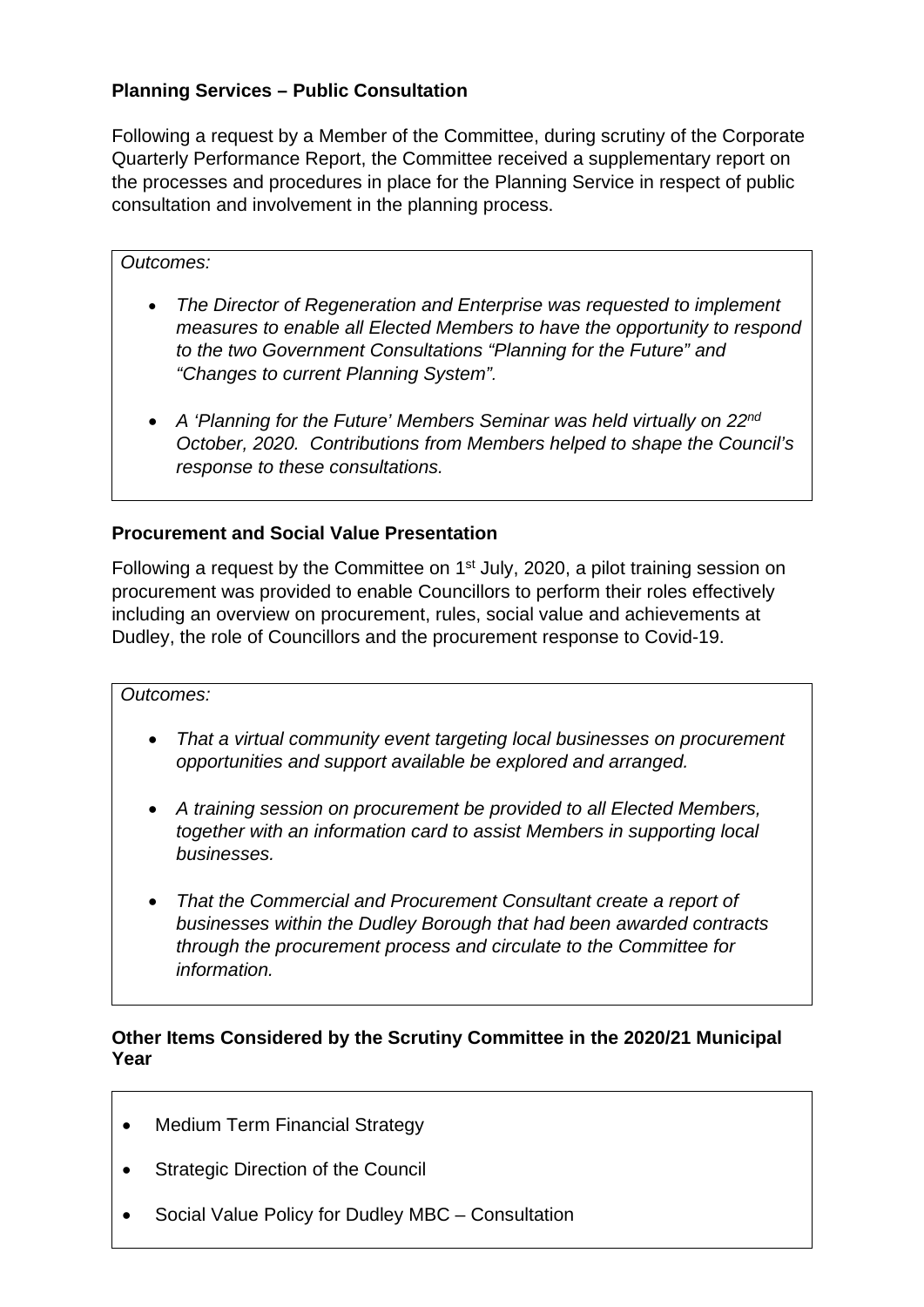# **Ongoing Scrutiny Items**

Items that require further scrutiny and/or inclusion in the Annual Scrutiny Programme for 2021/22 are listed below. Subject to the approval of Full Council, these items will fall into the remit of the Future Council Scrutiny Committee in 2021/22:-

- Local Government Association Peer Review Outcomes and Learning
- Digital Transformation

Items suggested for inclusion in the work programme for 2021/22:-

- Benefit Services Annual Report
- Equality and Diversity six monthly update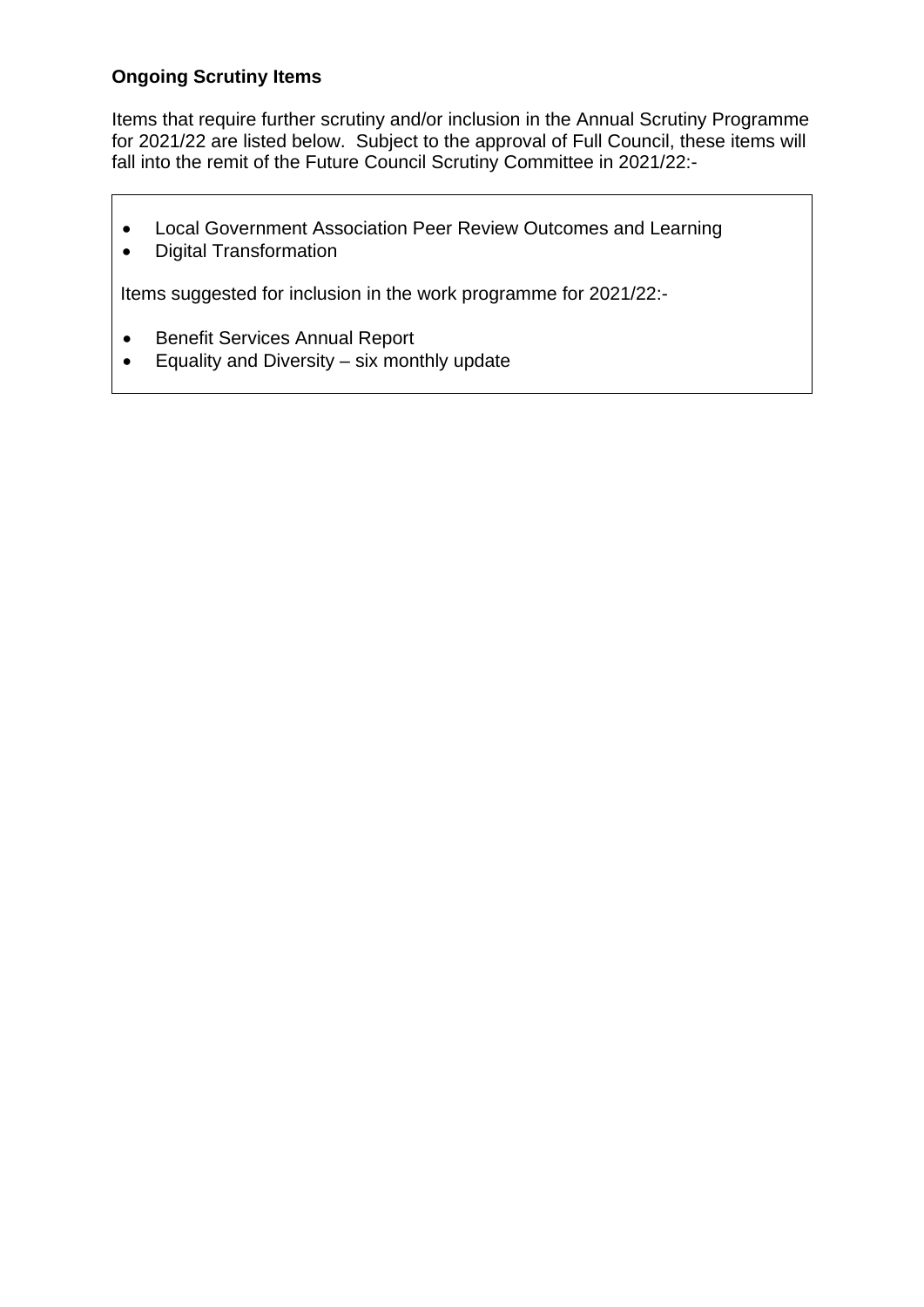

**Chair - Councillor Dave Tyler**

# **Annual report of the Health and Adult Social Care Scrutiny Committee**



# **2020/21 Muncipal Year Vice-Chair -**

**Councillor Chris Neale**

Our role involves the scrutiny of local health and associated services, as a contribution to the Council's community leadership role and in line with our statutory duties. This includes the scrutiny of local NHS bodies and matters falling within the portfolio responsibility of appropriate Cabinet Members.

# **Scrutiny review of the Council and partners response to the COVID-19 Pandemic**

The Committee was given the priority task of undertaking a full scrutiny review of the Council and partners response to the COVID-19 Pandemic. Specially convened meetings were arranged to which the Chairs/Vice-Chairs of all Scrutiny Committees were invited. Although the review was undertaken whilst the pandemic was ongoing, Council Directorates and Partners contributed positively to the scrutiny review.

#### *Outcomes:*

- *A comprehensive and detailed report on the outcomes/recommendations of the scrutiny review was considered by full Council on 30th November, 2020. The report and recommendations were fully endorsed by the Council.*
- *The full report is available on the internet by following this link: [Council and](http://cmis.dudley.gov.uk/CMIS5/Document.ashx?czJKcaeAi5tUFL1DTL2UE4zNRBcoShgo=y%2fKm3KpwZBZoAYZ9JGsE23jKfQg7Qxv7JBHWgHewySN3Tbifrt9OEw%3d%3d&rUzwRPf%2bZ3zd4E7Ikn8Lyw%3d%3d=pwRE6AGJFLDNlh225F5QMaQWCtPHwdhUfCZ%2fLUQzgA2uL5jNRG4jdQ%3d%3d&mCTIbCubSFfXsDGW9IXnlg%3d%3d=hFflUdN3100%3d&kCx1AnS9%2fpWZQ40DXFvdEw%3d%3d=hFflUdN3100%3d&uJovDxwdjMPoYv%2bAJvYtyA%3d%3d=ctNJFf55vVA%3d&FgPlIEJYlotS%2bYGoBi5olA%3d%3d=NHdURQburHA%3d&d9Qjj0ag1Pd993jsyOJqFvmyB7X0CSQK=ctNJFf55vVA%3d&WGewmoAfeNR9xqBux0r1Q8Za60lavYmz=ctNJFf55vVA%3d&WGewmoAfeNQ16B2MHuCpMRKZMwaG1PaO=ctNJFf55vVA%3d)  [Partner Response to the Covid-19 Pandemic](http://cmis.dudley.gov.uk/CMIS5/Document.ashx?czJKcaeAi5tUFL1DTL2UE4zNRBcoShgo=y%2fKm3KpwZBZoAYZ9JGsE23jKfQg7Qxv7JBHWgHewySN3Tbifrt9OEw%3d%3d&rUzwRPf%2bZ3zd4E7Ikn8Lyw%3d%3d=pwRE6AGJFLDNlh225F5QMaQWCtPHwdhUfCZ%2fLUQzgA2uL5jNRG4jdQ%3d%3d&mCTIbCubSFfXsDGW9IXnlg%3d%3d=hFflUdN3100%3d&kCx1AnS9%2fpWZQ40DXFvdEw%3d%3d=hFflUdN3100%3d&uJovDxwdjMPoYv%2bAJvYtyA%3d%3d=ctNJFf55vVA%3d&FgPlIEJYlotS%2bYGoBi5olA%3d%3d=NHdURQburHA%3d&d9Qjj0ag1Pd993jsyOJqFvmyB7X0CSQK=ctNJFf55vVA%3d&WGewmoAfeNR9xqBux0r1Q8Za60lavYmz=ctNJFf55vVA%3d&WGewmoAfeNQ16B2MHuCpMRKZMwaG1PaO=ctNJFf55vVA%3d)*

# **Local and National COVID-19 Developments – Updates**

Throughout the municipal year Members received verbal updates on the current and national position on the COVID-19 Pandemic. The updates provided detailed information on infection rates within the Borough and regionally and the impact of the pandemic on healthcare services, as well as outlining the steps that were being taken to contain the outbreaks.

### **Dudley Integrated Care Provider (ICP) – Update on Regulatory Processes and Contract Mobilisation**

The Committee considered an update report on the development of Dudley Integrated Health and Care NHS Trust – the Dudley Integrated Care Provider (ICP), formerly known as the Multi-Specialty Community Provider (MCP). Due to the impact of COVID-19 and pre-approvals within the NHS not taking place, further updates were deferred to the next municipal year.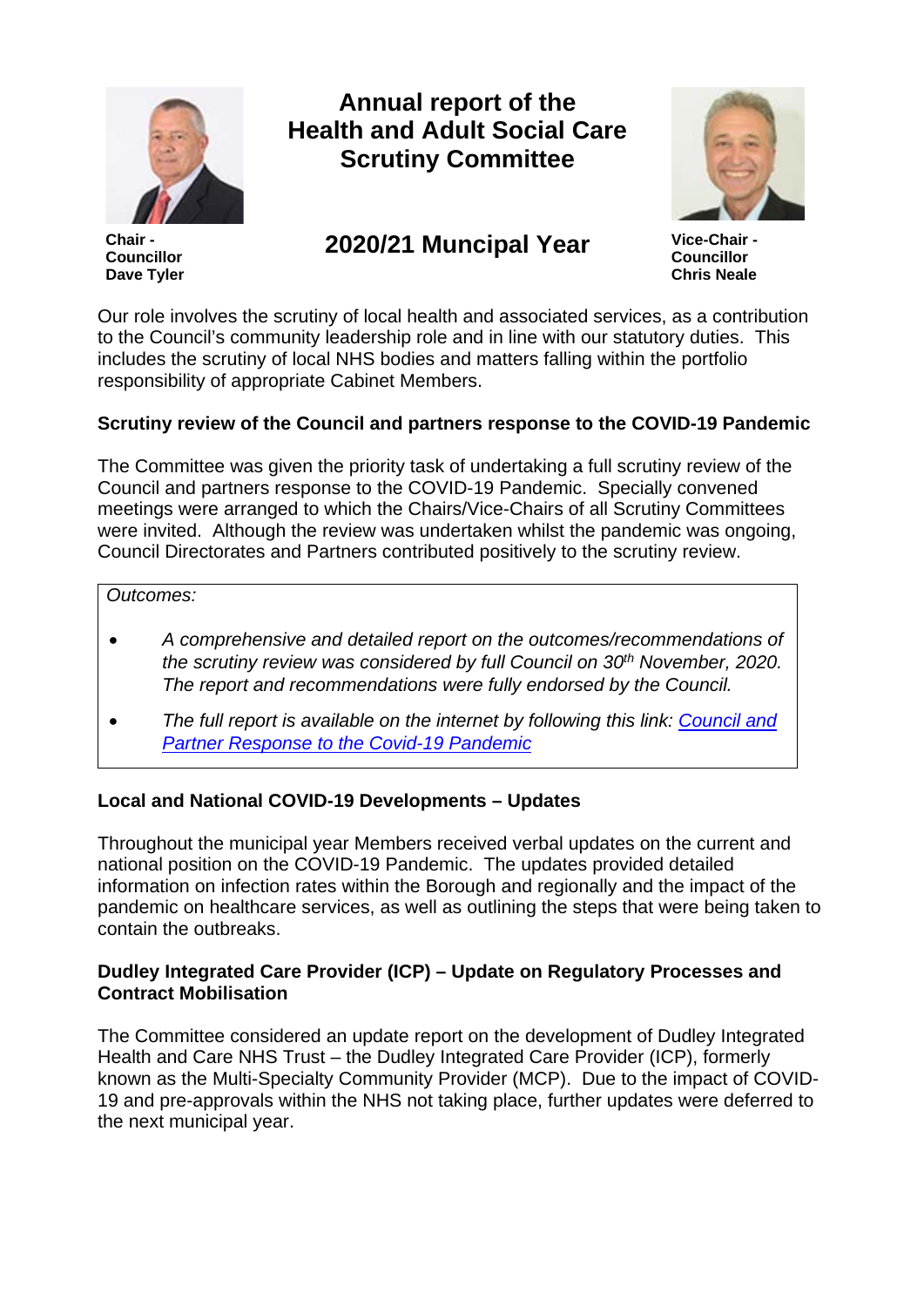*Outcomes:*

- *The current position in relation to the development of the Dudley Integrated Care Provider – Dudley Integrated Health and Care NHS Trust was noted.*
- *That the Director of Adult Social Care be requested to provide a written response to the query relating to the possible future inclusion of adult social care within the ICP, in relation to services adapting to decreasing resources throughout the contract period and whether this would involve an expectation of a decrease in services and if not the case, how this would be envisaged.*

# **Medium Term Financial Strategy**

The Committee considered a joint report of the Chief Executive, Director of Finance and Legal, Director of Public Health and Wellbeing and Director of Adult Social Care on the draft Medium Term Financial Strategy (MTFS) to 2023/24 as approved by Cabinet on 17<sup>th</sup> December, 2020, with emphasis on proposals relating to the Committee's terms of reference. During consideration of the report, the difficulties experienced in setting a budget due to the uncertain position caused by COVID-19 and the constantly changing financial situation was noted.

#### *Outcomes:*

- *The Cabinet and Council were requested to consider the concerns and comments made by the Committee with regard to the Medium-Term Financial Strategy to 2023/24 as follows:-*
	- *The COVID-19 Pandemic has highlighted the integral contribution of adult social care to protecting lives and delivering the critical care to the most vulnerable residents of the borough. The Health and Adult Social Care Scrutiny Committee notes the sustained failure of Government to produce an adult social care green paper and provide a sustainable and safe footing upon which to deliver future care. The Committee asks for a cross party representation to Government to prioritise adult social care as we emerge from the pandemic, cease short-termism and 'hand to mouth' funding as an urgent priority.*
	- *The Committee is also concerned about adult social care in Dudley delivering significant budget savings whilst the pandemic continues to devastate the community and asks the Cabinet to re-consider this.*
	- *The Committee offers its full support to the adult social care workforce who have operated so bravely and selflessly throughout the pandemic alongside so many Council employees.*

# **Breast Screening Programme Dudley, Wolverhampton and South Staffordshire**

An update report on the quality of breast screening in Dudley, Wolverhampton and South West Staffordshire was considered by the Committee.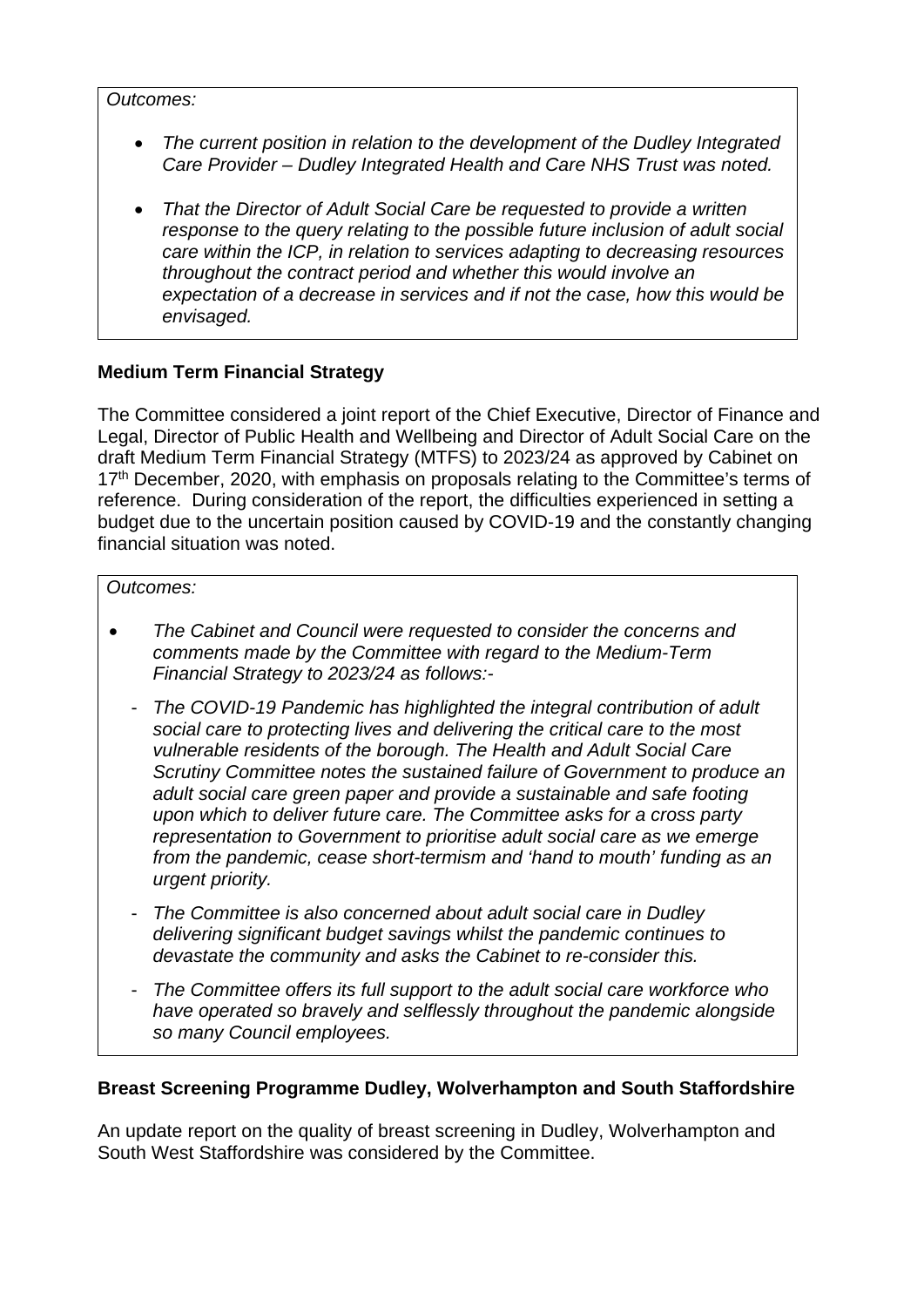#### *Outcomes:*

- *The update report on the quality of breast screening in Dudley, Wolverhampton and South West Staffordshire was noted.*
- *That the Chief Operating Officer be requested to provide an updated action plan to include the proposed timeline and planning schedule for dealing with the backlog of cases to Members of the Committee.*

# **Other Items Considered by the Scrutiny Committee in the 2020/21 Municipal Year**

- The future of commissioning in the Black Country and West Birmingham
- Covid-19 Scrutiny Review Progress Tracker
- Annual Adult Safeguarding Report 2019/20 and Deprivation of Liberty Standards (DOLS) and Impact of new Safeguarding Arrangements
- Dudley's Health and Wellbeing Strategy Annual Review

The following items will be considered by the Committee on 22<sup>nd</sup> April, 2021;

- The Dudley Group NHS Foundation Trust's Emergency Department Quality Improvement Update
- Dissolution of the Section 75 Mental Health Agreement between Dudley and Walsall Mental Health Trust and Dudley MBC
- SUCCESSOR Programme Update
- Transforming Care Programme Update and Risks

# **Future items for consideration by the Scrutiny Committee**

Items that require further scrutiny and inclusion in the Annual Scrutiny Programme for 2021/22 are listed below:-

Updates requested on:

- Impact of the Telecare Digital Strategy support
- Dudley Integrated Care Provider (ICP) Update
- The future of commissioning in the Black Country and West Birmingham

Items suggested for inclusion in the work programme for 2021/22:-

- Violence Prevention Strategy
- Review of the Dudley Health and Wellbeing Board
- Director of Public Health and Wellbeing Annual Report
- Health Protection Annual Report
- Local and National Covid-19 Developments
- Quality of breast screening in Dudley, Wolverhampton and South West Staffordshire.
- NHS Quality Accounts
- Medium Term Financial Strategy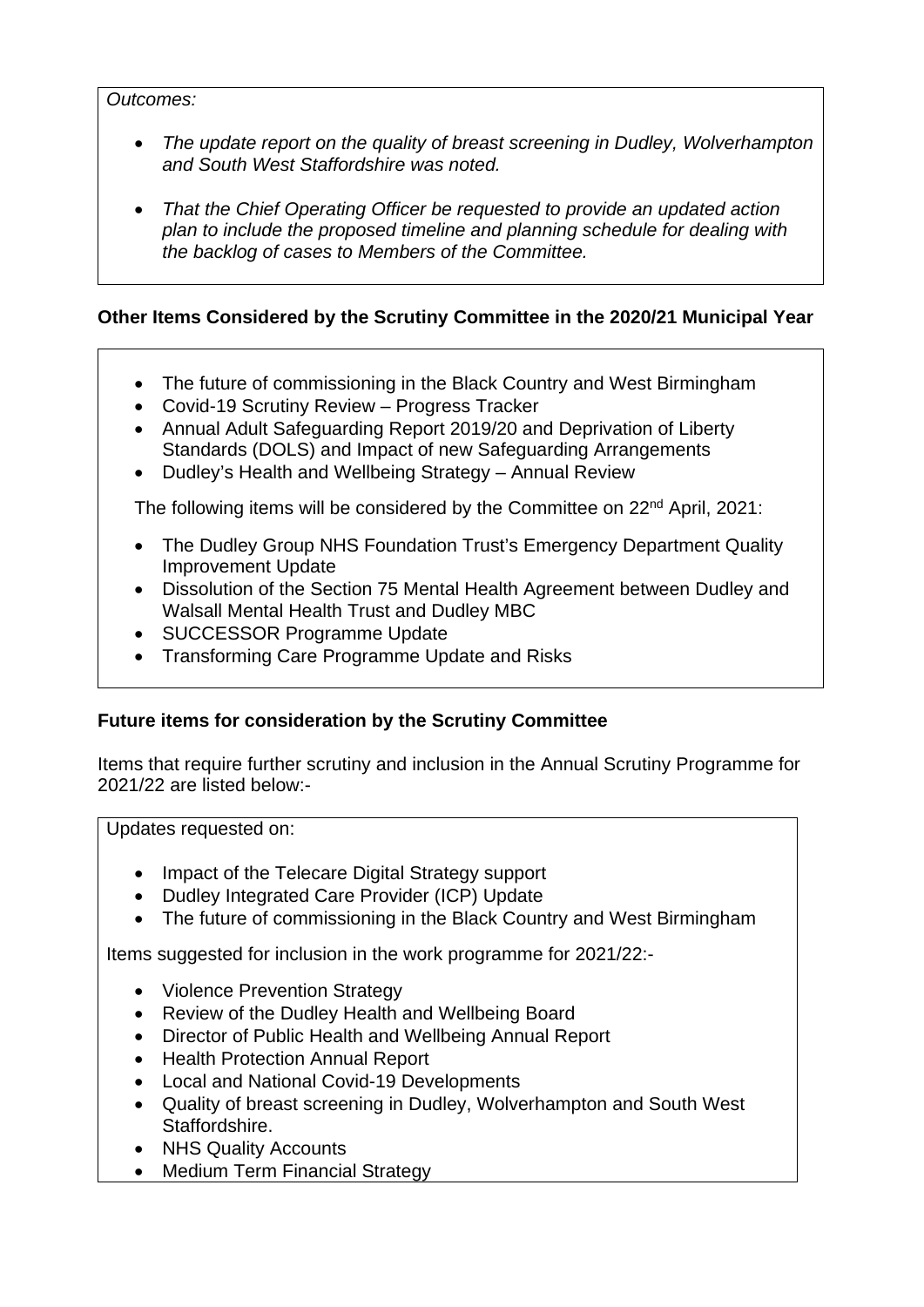

**Chair - Councillor Matt Rogers**

# **Annual Report of the Place Scrutiny Committee**



# **2020/2021 Muncipal Year Vice-Chair –**

**Councillor Alan Finch**

Our role involves the scrutiny of matters falling within the functions of the former Place Directorate and currently the Directorates of Public Realm, Regeneration and Enterprise and Housing and Community Services and the Cabinet portfolios of appropriate Cabinet Member(s).

# **Amendments to the process and spend for Community Infrastructure Levy (CIL) Neighbourhood Funding**

The Committee considered a report on the proposed approach to the spend of Community Infrastructure Levey (CIL) Neighbourhood Funding.

*Outcome of the Place Scrutiny Committee held on 9th July, 2020*

• *A presentation be provided to all Members of the Council on the proposed approach to the spend of Community Infrastructure Levy (CIL) Neighbourhood Funding with a view to considering and discussing further options.*

*The Cabinet, at its meeting held on 23rd September, 2020, agreed:*

- *That the rolling forward of remaining CIL monies for consideration of spend be approved.*
- *That the transfer of up to £60,000 Capital and Revenue Infrastructure CIL receipts to Shell Corner Partnership following receipt of costings and completion for public realm improvements to Shell Corner, be approved, and if work is not completed by September 2022, the monies be made available to alternative projects.*
- *That the transfer of £8,367.91 Capital and Revenue Infrastructure CIL receipts to Black Country Radio, following receipt of detailed costings and completion of works for studio equipment relating to the new digital studio, be approved, and if work is not completed by September 2022, the monies be made available to alternative projects.*
- *That the revised CIL Instalments Policy (September 2020) be approved.*
- *That the revised CIL Instalments Policy (2020) be adopted with effect from 24th September 2020.*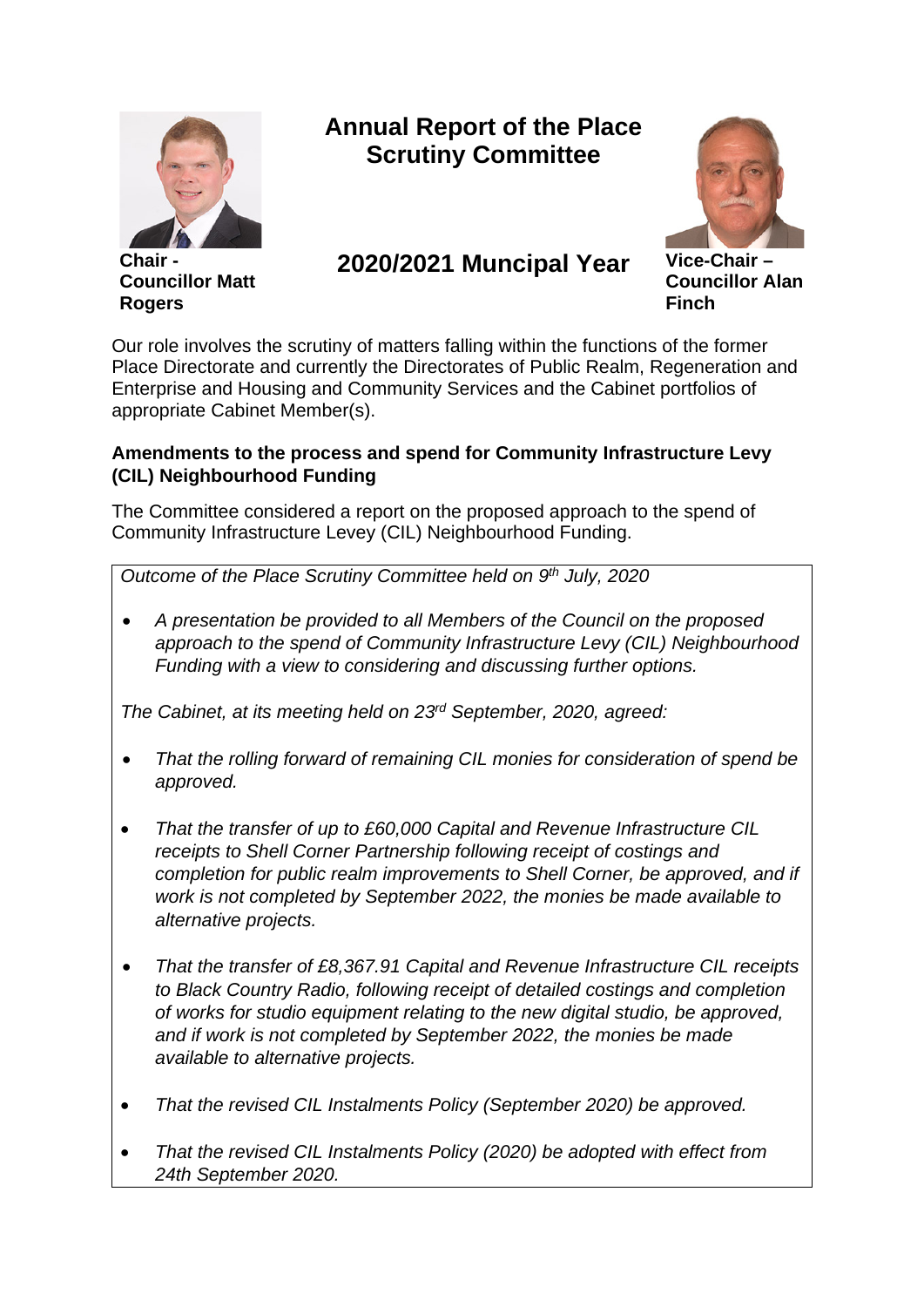# **The Wednesbury to Brierley Hill Metro Extension**

Members considered updates on the progress with the delivery of the Wednesbury to Brierley Hill Metro Extension (WBHE).

At the meeting held on 29<sup>th</sup> January, 2020, it was agreed that a six monthly update on the WBHE project be provided to Members.

*Outcome:*

*Place Scrutiny Committee – 24th September, 2020*

• *A report and presentation from representatives from organisations associated with the WBHE, together with "real life" examples of local residents that had already benefited from the project, engagement strategies, focusing on the more deprived areas of the Borough and key outputs and indictors of the project and how these would be monitored, be provided to the Committee in three months' time.*

*Place Scrutiny Committee – 28th January, 2021*

- *A detailed response to the Ward Councillors for Castle and Priory be provided on details and plans of the new interchanges and re-routing of various bus routes associated with the project.*
- *Further information be provided to Members in relation to the economic benefits of the WBHE.*

# **Potential improvements to Smestow Valley Dis-Used Railway Line**

The Committee considered a report on work undertaken to date and the potential for future improvements to the Smestow Valley dis-used railway line.

#### *Outcome:*

- *The report was noted and future opportunities for further development and improvement works to the route going forward were supported.*
- *That detailed designs and cost estimates for the improvement works to the Lines walk from Pensnett to Himley be provided to Members.*
- *That all potential funding streams, including Community Infrastructure Levy (CIL) and prudential borrowing be explored, to allow the improvement scheme to proceed timeously within the next twelve to twenty-four months.*
- *That relevant Scrutiny Committees be updated annually with progress, along with local ward elected members for Brockmoor and Pensnett.*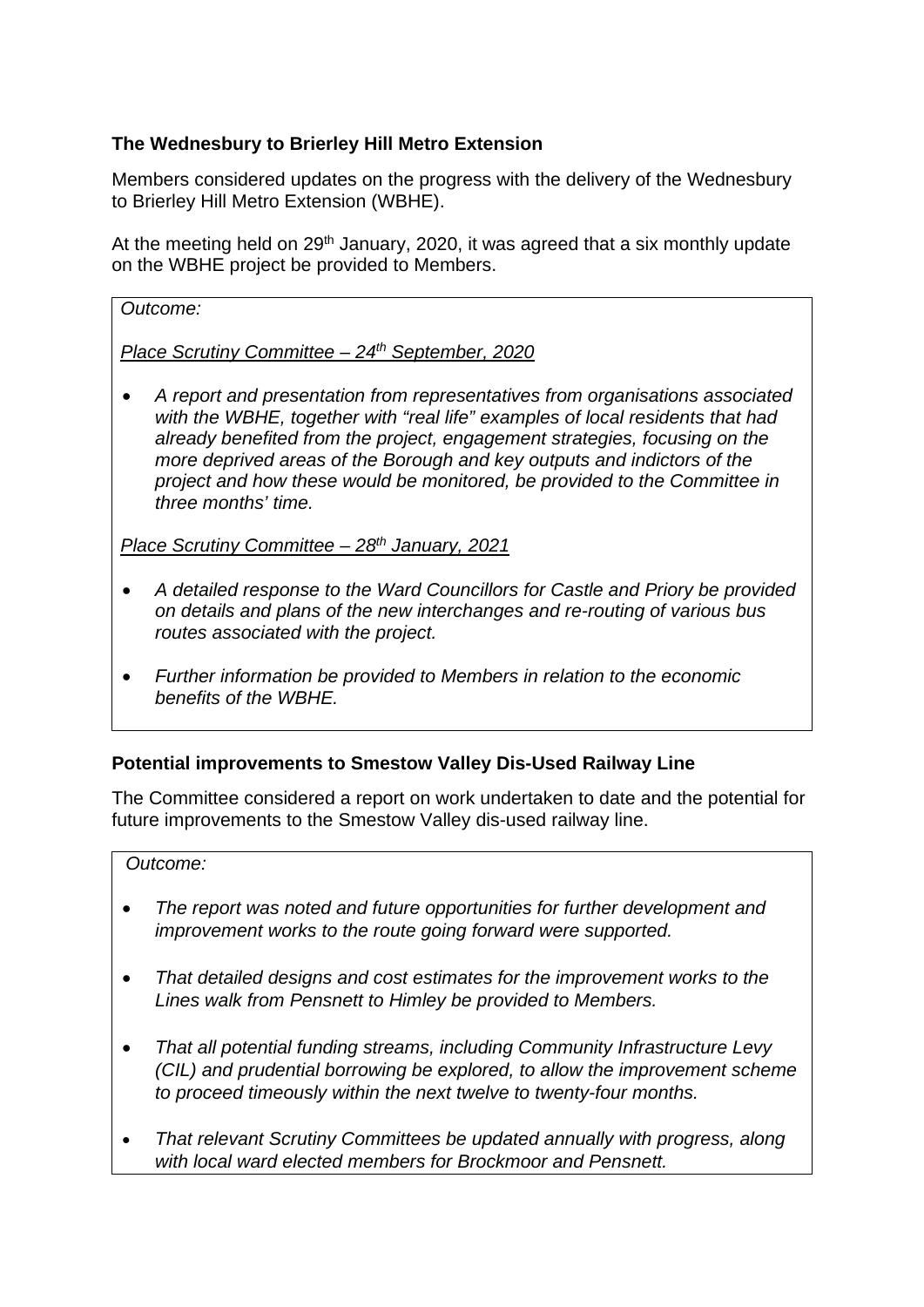# **Air Quality Monitoring in Dudley Borough**

Members considered a report on the current position with respect to air quality monitoring within Dudley Borough and compliance with the National Objectives for Air Quality.

#### *Outcomes:*

- *The continuation of air quality monitoring to show the general improvement in air quality across the Dudley Borough be supported.*
- *That enhanced air quality monitoring at locations where poor air quality was suspected and to demonstrate that measures to improve air quality had been successful, be supported.*
- *The measures being undertaken to improve air quality be supported.*
- *That data identifying air quality trends in Brierley Hill and other areas of improvement be circulated to Members.*
- *That the Environmental Health Manager be requested to make enquiries to identify what assistance was provided to self-employed taxi drivers/operators and circulate information to Members.*

#### **Street Cleansing Service**

The Committee considered a report on the Street Cleansing Service delivered by the Directorate of Public Realm.

#### *Outcome:*

- *The measures being undertaken to further improve the service and standards of cleanliness across the Borough be supported.*
- *That figures in relation to the associated and ongoing costs in relation to the Travellers Site at Budden Road be provided to Members.*

#### **Housing Allocations Policy**

The Committee considered a report on the review of the Housing Allocations Policy.

At the Cabinet meeting on 31<sup>st</sup> October, 2019 it was agreed that a cross-party Member/Officer Working Group be established to consider the Housing Allocation Policy. The Working Group was established in November 2019, which included consultation with people on the housing waiting list. Consultation was completed on the proposals, as identified by Working Group, and the policy was considered further at the Cabinet meeting on 15<sup>th</sup> March, 2021.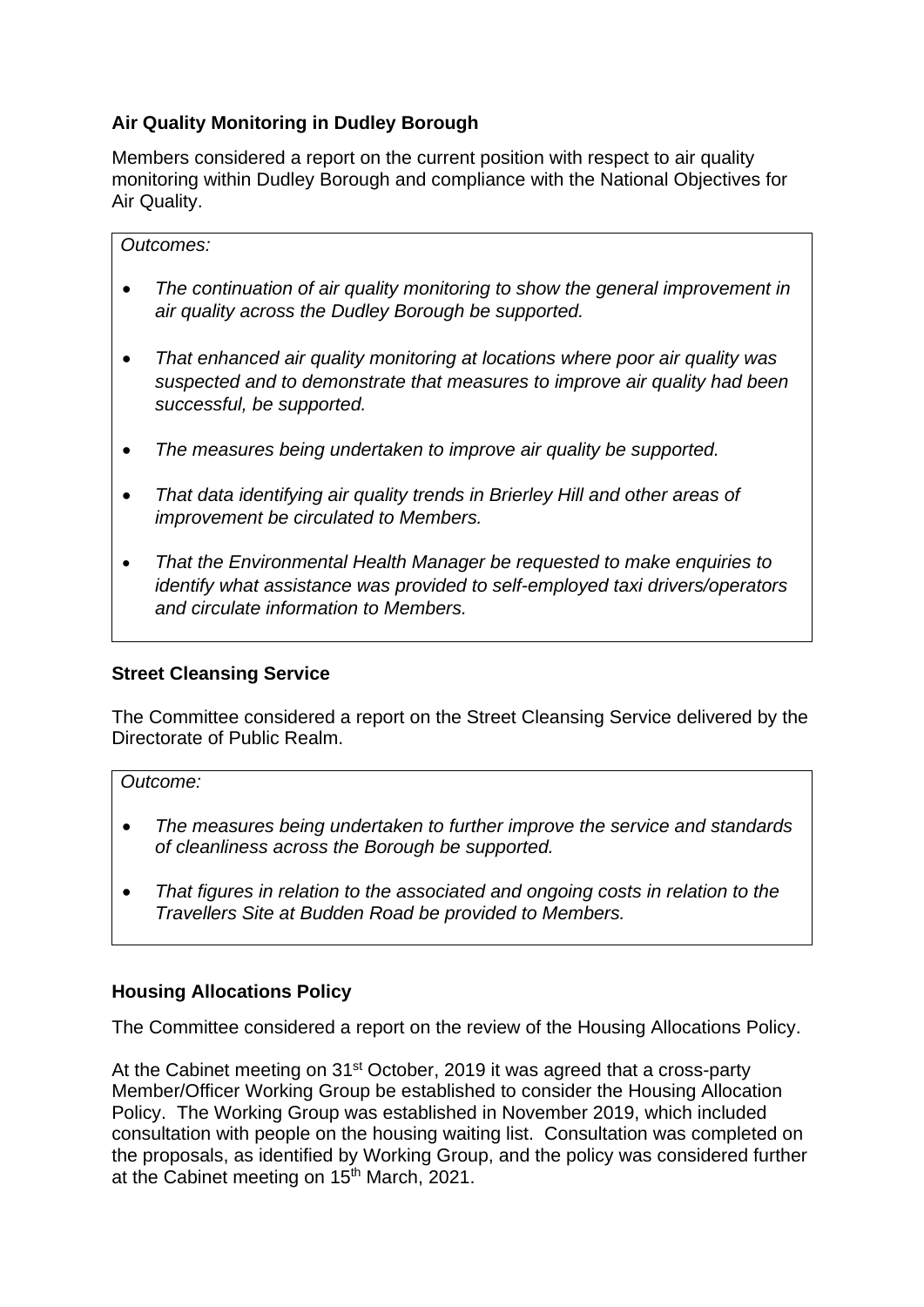#### *Outcomes:*

- *The information contained in the report, and presented verbally at the meeting,*  was noted and the proposals identified by the cross-party Working Group were *submitted to the Cabinet for consideration on 15th March 2021.*
- *That illustrations highlighting various housing options available based on housing stock and affordability be prepared and circulated to Members to inform them on how the system, in terms of purchasing properties, would operate.*

# **Housing Maintenance Grey Fleet**

The Committee considered a report on progress regarding the replacement of the grey fleet vehicles utilised by the Council's Housing Maintenance Team.

*Outcome:*

• *The measures being undertaken to further improve the service through the effective management of vehicles used by trade operatives be supported.*

#### **Housing Board Update**

The Committee considered a report on the role and activity of the Housing Board.

*Outcome:*

• *That, subject to the establishment of Working Groups at the first meeting of the 2021/22 municipal year, further consideration be given to recommend the Council to appoint non-voting Co-opted Members to represent the Housing Board and Dudley Federation of Tenants and Residents Association on the Housing and Public Realm Scrutiny Committee in the 2021/22 municipal year.*

#### **Homelessness Prevention and Response**

The Committee considered a report on the current position in relation to homelessness in the Dudley Borough.

*Outcome:*

• *That development of the Homelessness Annual Report and Homelessness Strategy in the new municipal year, to maintain sight of the approach and response to homelessness in the Dudley Borough, be supported.*